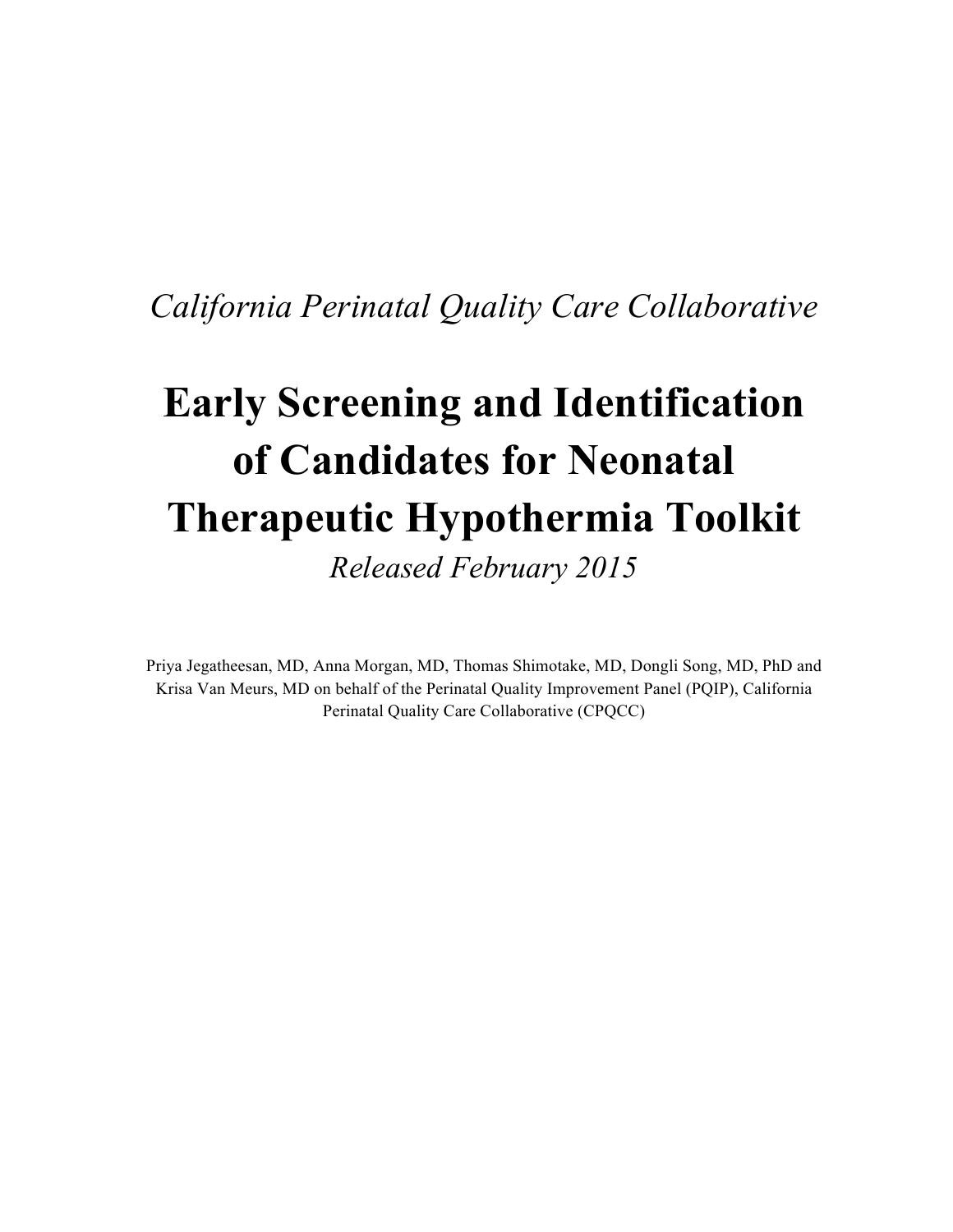# **Table of Contents**

- I. Introduction
- II. Background, Rationale, and Goals
	- A. Diagnosis of hypoxic ischemic encephalopathy (HIE)
	- B. Evidence for early initiation of therapeutic hypothermia
	- C. Randomized clinical trials of therapeutic hypothermia for HIE
	- D. Challenges in providing therapeutic hypothermia as standard of care
	- E. Objectives of the Toolkit
- III. Recommended Guidelines and Algorithms
- IV. Quality and Process Improvement
- V. Summary of Key Points and Implementation
- VI. References
- VI. Appendices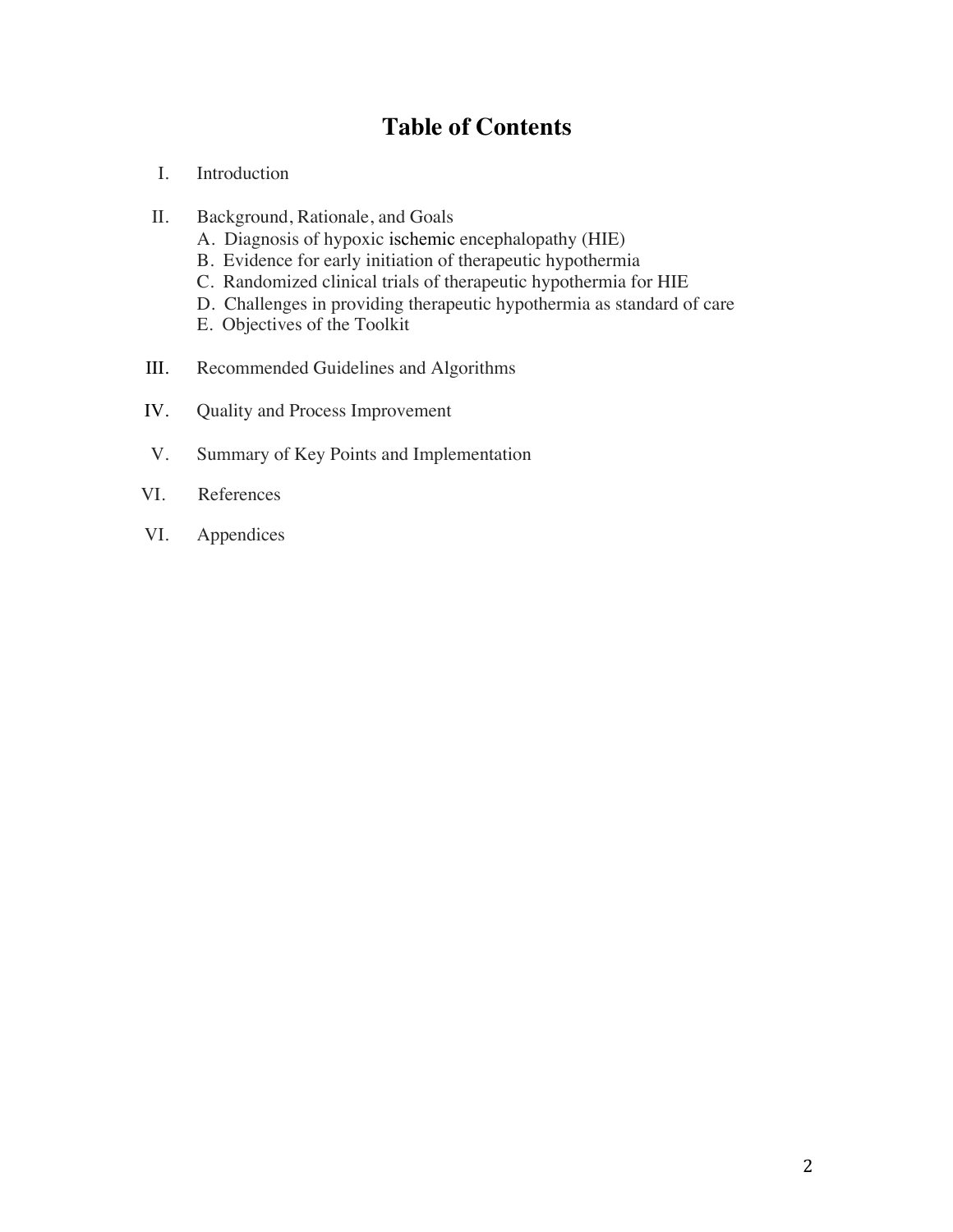## **Introduction**

Therapeutic hypothermia, when implemented within 6 hours of birth, has been shown to significantly improve survival and neurodevelopmental outcomes in neonates with moderate to severe hypoxic ischemic encephalopathy  $(HIE)^{19}$ . Unfortunately, not every baby who might benefit from cooling therapy is identified or referred to a regional cooling center in a timely fashion. Early identification of the risk factors for perinatally-acquired asphyxia and recognition of the signs and symptoms of neonatal encephalopathy are challenging even for experienced neonatologists, let alone primary care providers at community delivery hospitals when significant HIE may occur in only 1-3/1000 live births. Accurate neurologic assessments and timely consultations with a regional cooling center should occur so that appropriate decisions can be made about initiating cooling and potentially transferring care.

Some neonates with only minimal or mild signs of encephalopathy, even with other risk factors, may appropriately be observed at delivery hospitals with good expectations for a favorable outcome. However, initial signs and symptoms of neonatal encephalopathy or seizures may be subtle or subclinical. Many providers at delivery hospitals may not be accustomed to conducting detailed neurologic assessments of encephalopathic newborns. Therefore, the use of reliable screening and assessment tools as well as early consultation with a neonatologist at a regional cooling center familiar with this patient population can greatly facilitate this critical decisionmaking process. If cooling therapy is determined to be indicated, prompt referrals can expedite safe transport to a tertiary care NICU appropriately equipped to provide the full course of therapeutic hypothermia and its associated specialized care. The sooner a baby with HIE is identified, the sooner the appropriate therapies can be initiated and outcomes optimized.

While each cooling center may have slightly different criteria for initiating cooling therapy, the overall goal of this toolkit is to improve early screening at all delivery hospitals so that thoughtful evaluations occur for each baby with significant risk factors for HIE. It is therefore important to recognize that these are **screening criteria only,** meant to improve early identification of at-risk babies who might warrant closer assessment. They are intentionally designed with more inclusive criteria and are **NOT by themselves qualifying criteria for cooling therapy**. It is therefore essential that these guidelines be coupled with ongoing staff education and training. We hope the strategies outlined in this toolkit will help ensure that no baby who might qualify for cooling therapy would miss the opportunity to benefit from it.

We would like to acknowledge the contribution of the members of the *Bay Area Cooling Summit,* a collaborative consortium of regional cooling centers with the common goal to improve outcomes of neonates at risk for brain injury from HIE, in developing this toolkit*.*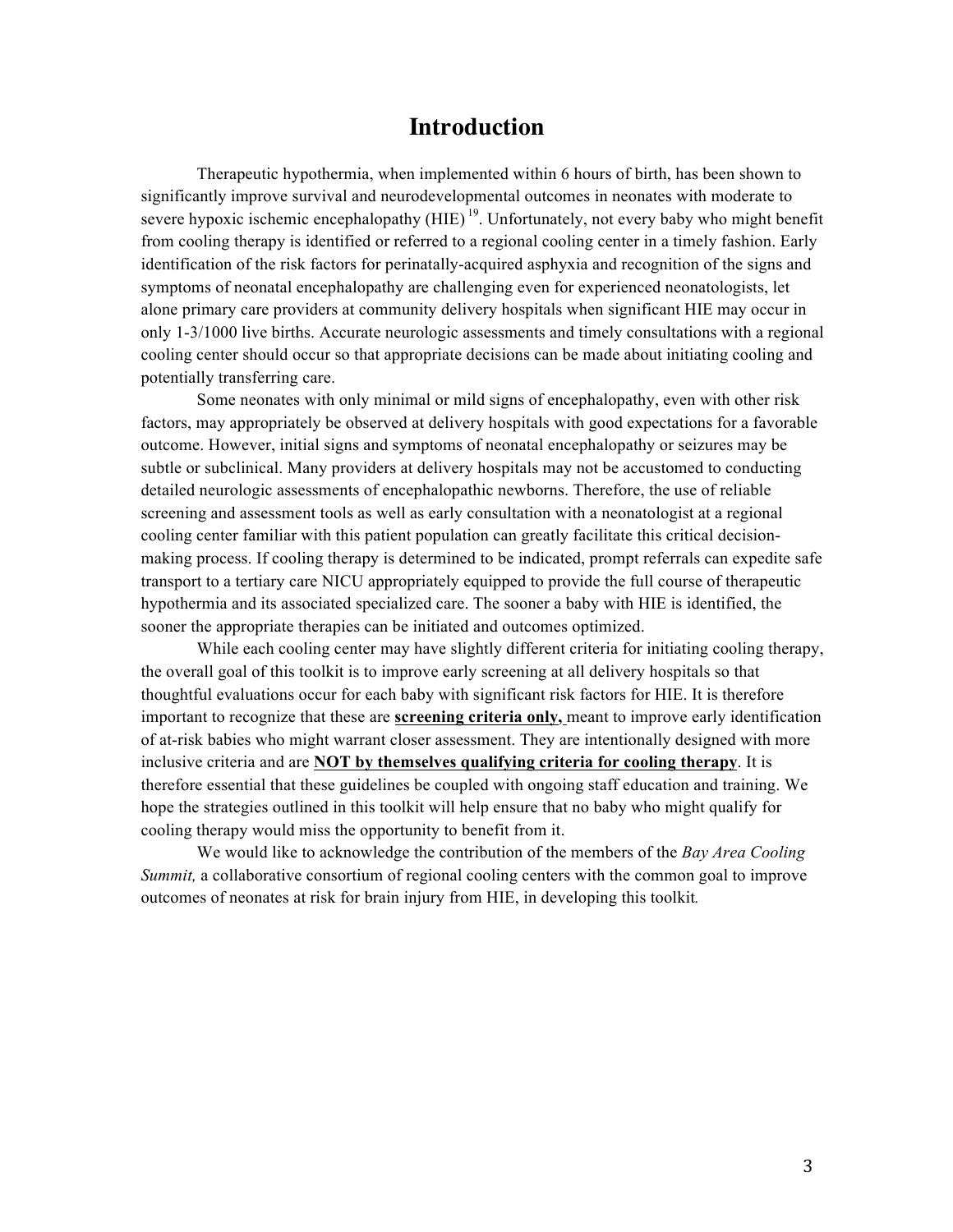## **Background, Rationale, and Goals**

#### A. Diagnosis of hypoxic ischemic encephalopathy (HIE)

 Hypoxic ischemic encephalopathy (HIE) or birth asphyxia is estimated to be responsible for 23% of neonatal mortality worldwide.<sup>1</sup> Epidemiology studies have found the incidence of HIE to be 1.5 per 1000 live born infants.<sup>2</sup> Approximately 10-60% of newborns with HIE die and an additional  $25\%$  of survivors have lifelong neurodevelopmental sequelae.<sup>3</sup>

 HIE is characterized by neonatal encephalopathy (NE), a "clinically defined syndrome of disturbed neurologic function in the earliest days of life in the full-term infant, manifested by difficulty with initiating and maintaining respiration, depression of tone and reflexes, subnormal level of consciousness and often seizures". The Sarnat exam is a widely used grading system for HIE and categorizes infants into mild, moderate, and severe categories.<sup>4</sup> The development of encephalopathy within hours after birth is considered to be essential in order to be confident that a perinatal insult has occurred. In addition, HIE is invariably associated with other clinical markers such as low Apgar scores, abnormal cord or postnatal gases, abnormal fetal heart rate tracings, and sentinel events during labor (i.e. abruption, cord prolapse, uterine rupture). NE can develop for reasons other than hypoxia ischemia and the differential diagnosis must be carefully considered to exclude infection, genetic and metabolic disorders.

 Apart from supportive care, the only proven treatment for HIE is therapeutic hypothermia. Actively lowering body temperature has been shown to reduce the extent of brain injury after an ischemic event, and has a favorable effect on multiple biochemical pathways contributing to brain injury.5-7 The pathophysiology of brain injury caused by hypoxia-ischemia has two phases; primary and secondary energy failure, based on studies in both animal models and human infants. The interval between primary and secondary energy failure represents the latent phase during which hypothermia can inhibit the excito-oxidative cascade, including secondary energy failure, increased brain lactate, glutamate, and nitric oxide concentrations as well as inhibiting mitochondrial failure, free radical damage, lipid peroxidation, inflammation, and injury triggered by NMDA receptor activation. This therapeutic window allows an opportunity for therapeutic intervention prior to the secondary phase of impaired energy metabolism and permanent injury.

#### B. Evidence for early initiation of therapeutic hypothermia

Initiation of hypothermia has been determined to be time sensitive in animal models. It is effective in reducing brain injury when started at 1.5 hours following ischemia, was less effective at 5.5 hours and was not effective at 8.5 hours.<sup>8-10</sup> Hypothermia may provide minimal or no benefit if initiated after secondary energy failure, while earlier intervention may maximize its beneficial effects.<sup>11</sup> Investigations have suggested that the latent phase may be even shorter and secondary energy failure more pronounced in severe insults.<sup>11</sup> In the Total Body Hypothermia (TOBY) trial, infants treated within 4 hours of delivery benefited most from hypothermia therapy.<sup>12</sup>

#### C. Randomized clinical trials of therapeutic hypothermia for HIE

 In neonates with moderate or severe HIE, hypothermia within 6 hours of birth has been shown to reduce mortality and neurodevelopmental disability. Numerous randomized trials have confirmed this finding.<sup>12-18</sup> A recent Cochrane review of 11 randomized trials including over 1,505 newborns found a significant reduction in the risk of death or major neurodevelopmental disability from HIE among infants receiving hypothermia, with a relative risk of 0.75 (95% CI 0.68-0.83) and number needed to treat (NNT) of 7 (95% CI 5-10).<sup>19</sup> In other words, for every 7 infants that receive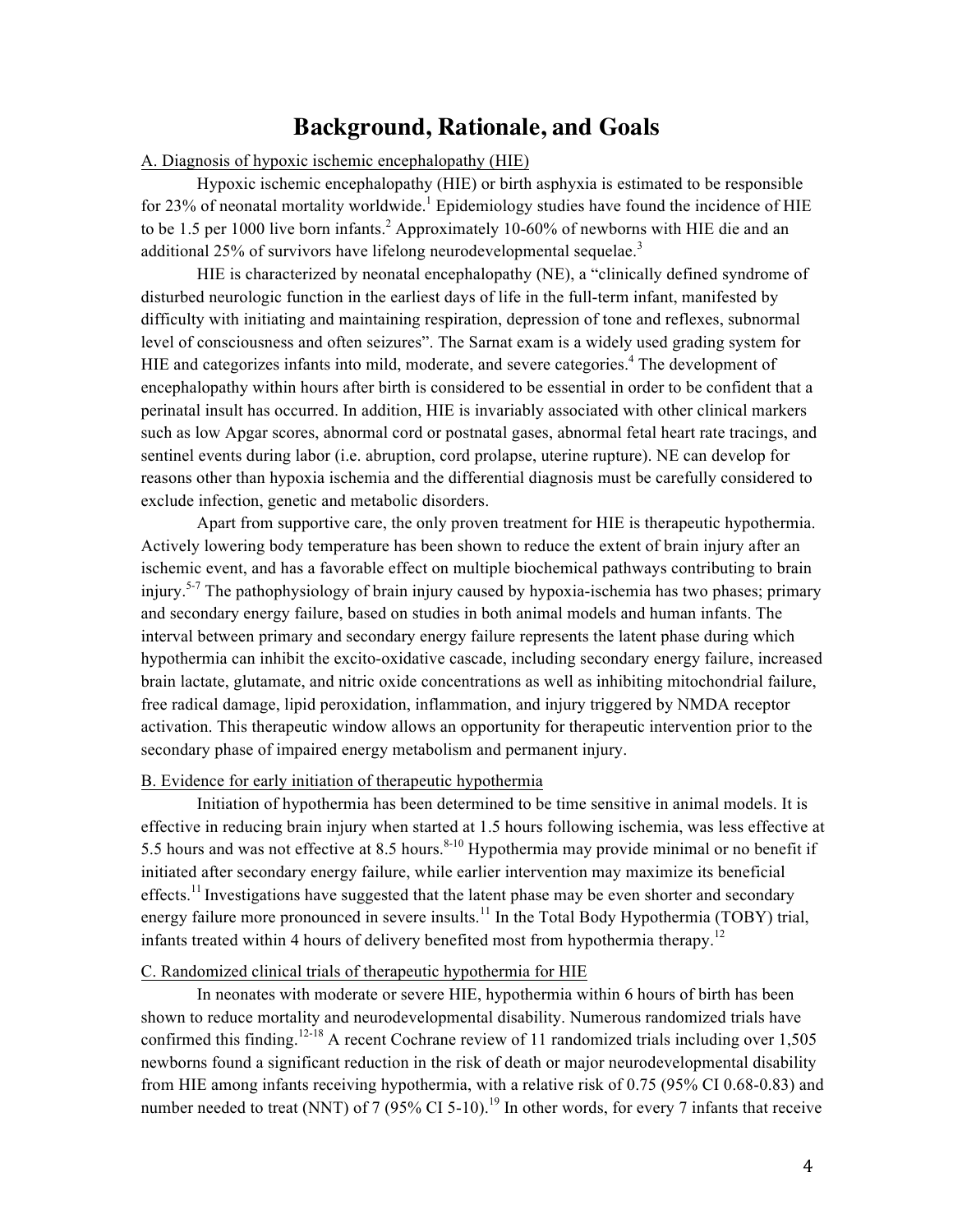active cooling for HIE, one infant will avoid death or severe/moderate disability, compared to those who receive no treatment. Cooling also resulted in statistically significant reductions in mortality (RR 0.75 (95% CI 0.64–0.88), and in neurodevelopmental disability in survivors (RR 0.77 (95% CI 0.63–0.94). In the overall Cochrane analysis, the effects on each component of the composite outcome (death, major neurodevelopmental disability, cerebral palsy, neuromotor delay, developmental delay) were also statistically significant and clinically important. Adverse effects of hypothermia have been limited to an increase in sinus bradycardia and a significant increase in thrombocytopenia.

The current state of evidence strongly supports the use of hypothermia therapy for infants of gestational age >35 weeks with HIE, if initiated within 6 hours of birth. All the major clinical trials randomized infants by 6 hours of age.<sup>12-19</sup> Only two trials enrolled infants at 35 weeks gestation so the benefit at this gestational age is not certain.17,18 Trials of therapeutic hypothermia in more preterm infants 32-35 weeks gestation are planned (NCT 01793129). The benefit of therapeutic hypothermia initiated beyond 6 hours has not yet been demonstrated, but a randomized clinical trial in newborns presenting at 6 to 24 hours is currently underway (NCT00614744).

#### D. Challenges in providing therapeutic hypothermia as standard of care

 There are significant challenges in the identification of newborns likely to benefit from therapeutic hypothermia as well as barriers in achieving neuroprotective core temperatures prior to 6 hours of age. The majority of infants enrolled in the therapeutic hypothermia RCTs are outborn.<sup>19</sup> Outborn infants have been shown to experience significant delays in initiation of therapy, take longer to attain target temperatures, and have more severe HIE.<sup>20</sup> These problems highlight the urgent need to disseminate educational materials and provide teaching in order to assist birth hospitals and their medical staff in identifying newborns that may potentially benefit from therapeutic hypothermia in the delivery room.

 Initiation of cooling at the birth hospital and cooling during transport are necessary given the limited therapeutic window, travel distances between the birth hospital and cooling center, and in cases of late referral. The methods of providing therapeutic hypothermia available outside of cooling centers are currently limited to passive cooling that involves turning off all external heat sources such as the radiant warmer or transport isolette or active cooling with ice or gel packs. Fairchild et al used passive cooling at referral and active cooling by transport team. They reported that these practices resulted in the earlier application of hypothermia by 3 hours, however target temperatures were not achieved in the majority of transported infants.<sup>21</sup> Akula et al examined temperatures on admission to cooling centers in California during 2010 and found that only 44% of infants cooled in transport achieved a target temperature  $(33-34^{\circ} \text{ C})$ .<sup>22</sup> Several methods of transport cooling were studied by O'Reilly et al. They found that with passive and active cooling with adjuncts, 20% and 35% respectively had temperatures in the target range. In contrast, using two servo-regulated cooling devices, the Tecotherm Neo (Inspiration Healthcare, Leicester, UK) or the Criticool (MTRE, Southampton, PA, USA), 90% of infants transported were in the target range.<sup>23</sup> At this time, the only FDA approved servo-regulated cooling devices available in the U.S. are the Blanketrol III (Cincinnati Sub Zero, Cincinnati, Ohio) and Criticool. Both are large and heavy (131 and 77 pounds), making their use during transport challenging.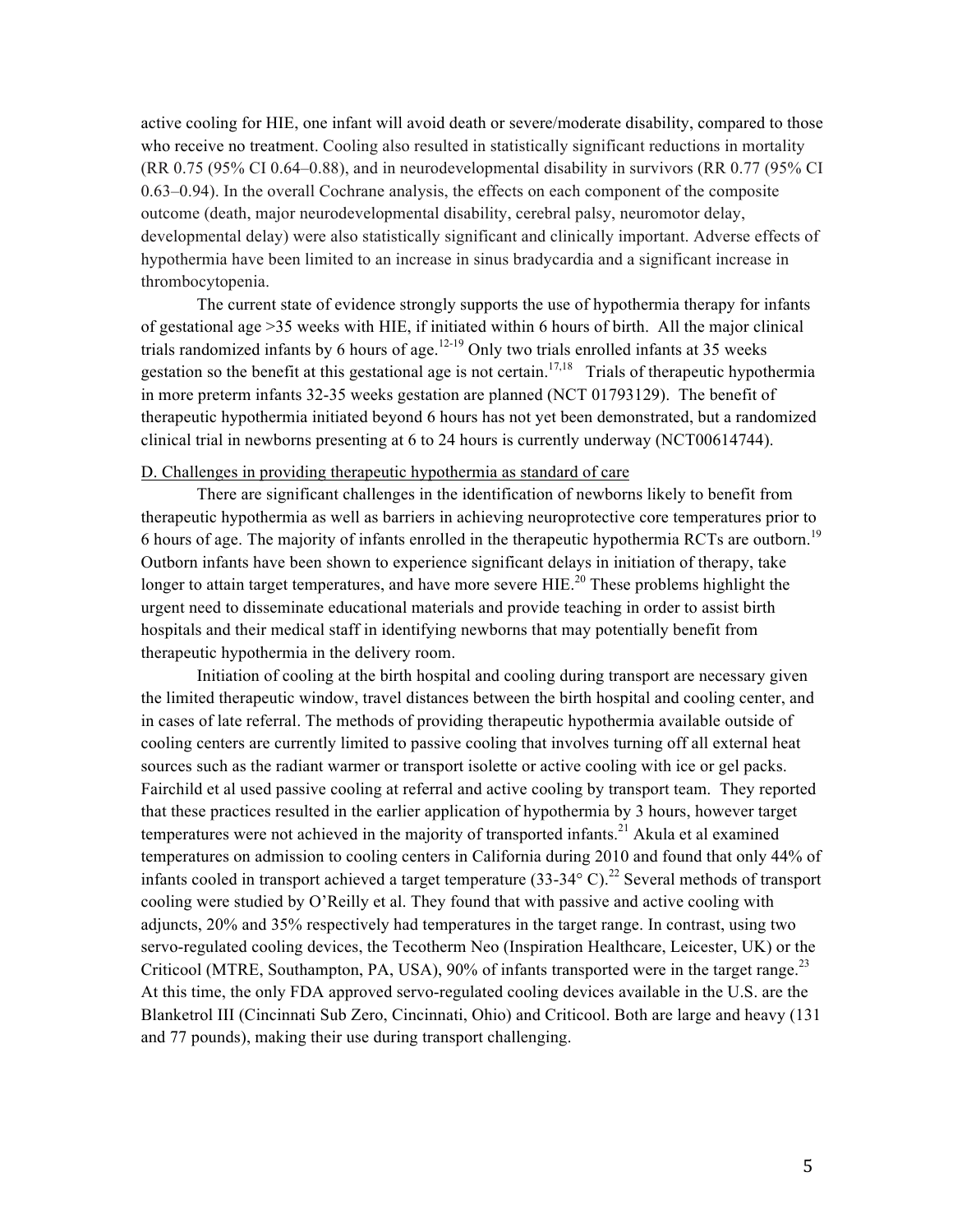#### E. Objectives of the Toolkit

The objective of this CPQCC toolkit is to provide a strategic approach and reliable tools to assist birth hospitals in the timely identification of newborns that are potential candidates for therapeutic hypothermia. Simple screening criteria, if used in a consistent fashion, are likely to result in earlier identification of cooling candidates leading to prompt involvement of the cooling center. With input from the cooling center, timely decisions can be made regarding implementation of safe passive cooling techniques and the need for transfer to a cooling center for therapeutic hypothermia. Not all newborns that are identified in the screening process will ultimately require cooling or transport. Contact with a cooling center can assist birth hospitals in gathering the clinical information necessary to make these critical decisions in conjunction with neonatologists who are knowledgeable about this subject area.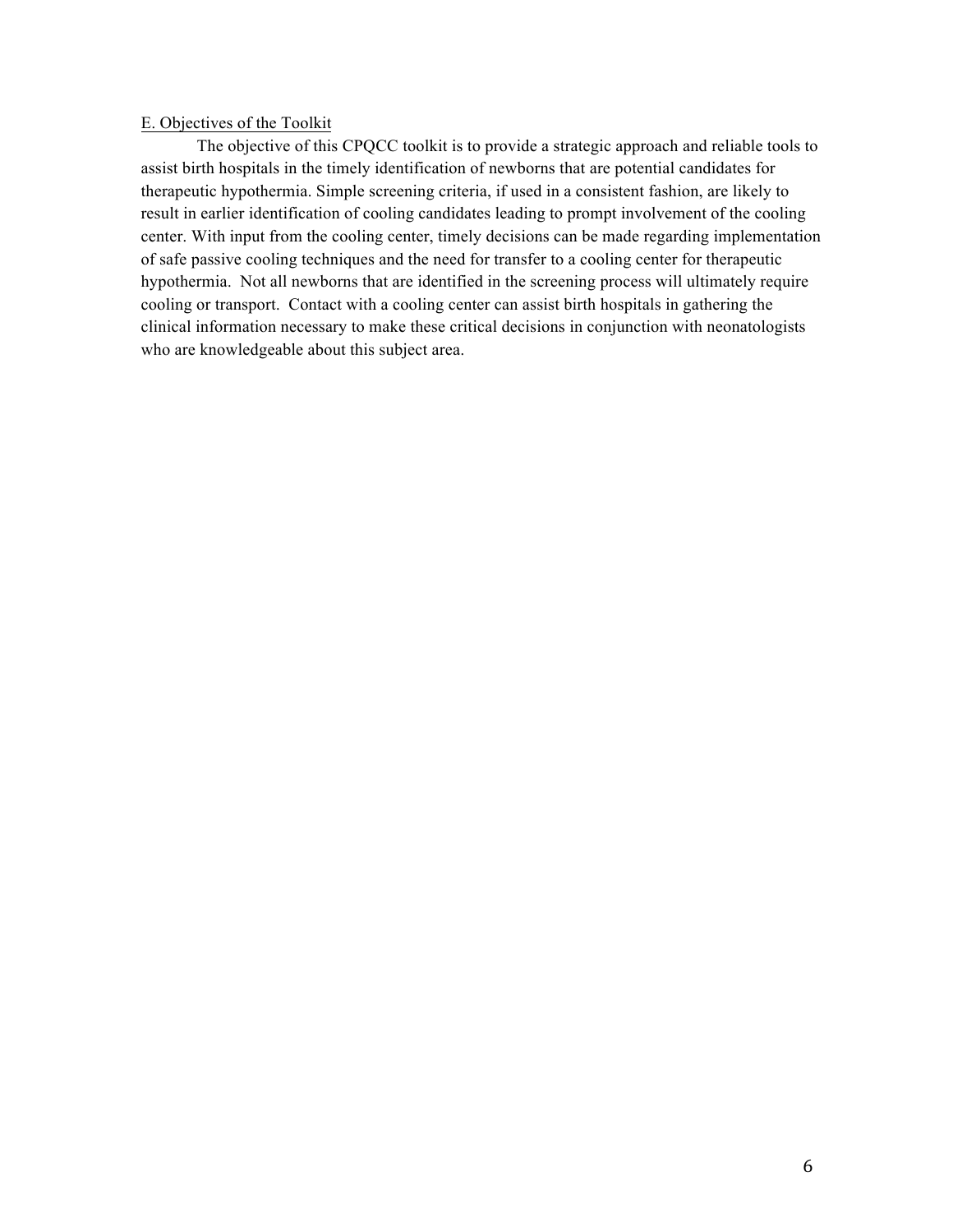## **Recommended Guidelines and Algorithms**

## **Screening Algorithm and Criteria for Consultation with Cooling Center**

Given that the therapeutic window for cooling is within the first 6 hours of life, prompt recognition of candidates for therapeutic hypothermia is crucial for its success. Therefore, any infant delivered with perinatal depression, or in the setting of an acute perinatal event, should be evaluated expeditiously for signs of hypoxic ischemic encephalopathy (HIE) after initial resuscitation and stabilization.

Although specific criteria for initiating therapeutic hypothermia vary between cooling centers, in general they are derived from entry criteria used in published multi-center randomized control trials evaluating hypothermia as a therapeutic intervention for term neonates with moderate/severe HIE.<sup>12-18</sup> In order to facilitate prompt recognition and referral of these infants, we have devised a standard algorithm for identification and evaluation of potential cooling candidates born at outside facilities. Our intent is to cast a wide net, capturing as many infants as possible who may benefit from cooling. Therefore, the screening criteria, as outlined in **Appendix A,** is generally more liberal than individual centers' actual cooling criteria. Similar workflows have been successfully implemented in several northern California centers including UCSF Benioff Children's Hospital Oakland, Kaiser Permanente, and Santa Clara Valley Medical Center, all of which participated in devising the criteria presented here.

As outlined in **Appendix A**, to be considered for closer evaluation by a regional cooling center, neonates must be:

#### **≥ 35 weeks gestational age and ≤ 6 hours old**

Any one of the following must also be present:

#### **1) History of acute perinatal event**

Placental abruption, cord prolapse, uterine rupture and fetal bradycardia are *sentinel events* known to significantly increase the risk of HIE. Other intrapartum risk factors may include prolonged rupture of membranes, abnormal fetal heart rate tracings, thick meconium stained fluid, tight nuchal cord, and failed vacuum delivery.

## **2)** Apgar  $\leq 6$  at 10 minutes

#### **3) Continued need for positive pressure ventilation (PPV) for 10 minutes or history of CPR**

#### **4)** Venous or arterial cord gas or baby blood gas with  $pH \le 7$  or  $BE \le -10$

If any of the first three criteria are met, an attempt should be made to collect an umbilical cord blood gas as well as an infant blood gas at less than 1 hour of age. A targeted neurologic exam should also be performed once the infant has been stabilized (Appendix B is an example of a standardized neurologic exam checklist.) ) The baby should be closely monitored for seizures.

According to the screening algorithm, the practitioner is then prompted to call the nearest cooling center to discuss the case and the potential need to transfer care for further evaluation and cooling. While most cooling criteria allow for identification and initiation of cooling therapy within 6 hours of birth, ideally the initial call to a regional cooling center is made within 2 hours of birth for all infants. In fact, in cases where there is clear evidence of HIE particularly when the infant has a severely abnormal neurologic exam or is critically ill, the call should be made within 1 hour of birth.

This screening algorithm (Appendix A), with its associated focused neurological exam, can be printed, laminated, and posted in the delivery room and/or at physician workstations for quick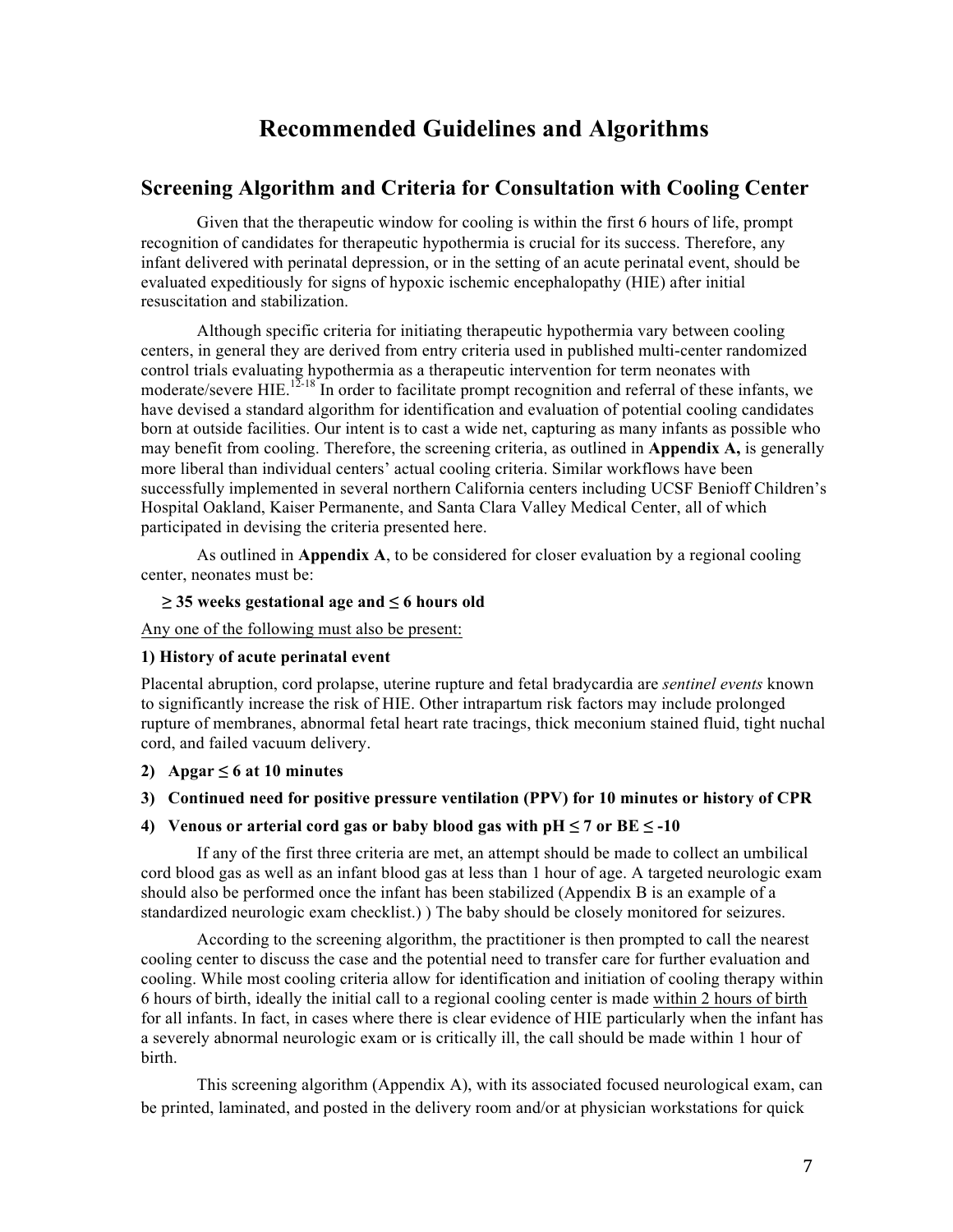reference.

Throughout this phase of evaluation, the baby should continue to receive standard ongoing intensive care and referring hospitals should be prepared to provide early, yet safe initiation of passive cooling , once it is determined that the infant is a candidate for cooling, as described in **Appendix C**. This entails having the appropriate equipment, as well as properly trained staff, to monitor these infants. The radiant warmer should be turned off, with the infant remaining uncovered. The core temperature should be measured **at least every 15 minutes** by whatever means is considered safe and routine in the birth hospital. Ideally, continuous rectal temperature monitoring is initiated. If rectal monitoring is not available, then axillary temperatures should be measured. The goal core temperature is 33.5<sup>o</sup>C (equivalent to approximately 32.5<sup>o</sup>C axillary). Of note, infants that are cooled to this temperature range can become relatively bradycardic with resting heart rates in the 80-100 bpm range. This is to be expected, and does not cause or worsen hemodynamic instability. However, if the core temperature drops below  $33^{\circ}C(32^{\circ}C \text{ axillary})$ , the heart rate may fall to dangerously low levels. It is recommended to turn the warmer back on its lowest setting or cover the patient loosely with a blanket, and continue to monitor core temperatures closely until the target temperature and baseline heart rates are restored. Just as overcooling can place the infant at significant risk, inadvertent over-heating a baby with HIE may also worsen brain injury. Therefore, continued vigilance by monitoring and maintaining core temperature in target range is of upmost importance.

Ongoing support for potential cooling candidates may also include measures to correct metabolic acidosis, appropriate respiratory support and vigilant surveillance and treatment of hypotension. Infants are often made NPO and started on intravenous fluids initially. Hypoglycemia may exacerbate hypoxic brain injury in these neonates. Therefore, glucose levels should be checked early and monitored frequently to maintain blood sugars >50mg/dl). In any infant accepted for evaluation at a cooling center, placement of umbilical catheters is helpful prior to transport, but may depend upon the comfort level and experience of the providers at the referring center. This can be discussed with the cooling center, but peripheral IV access should be obtained at a minimum. Preand postductal saturation measurements may also be helpful to identify possible pulmonary hypertension. Initial laboratory evaluation should include CBC, coagulation panel, Chem-10, LFTs, lactate, as well as blood cultures and repeated blood gases, as warranted.

Once a potential cooling candidate has been identified through the screening algorithm, it is vital that the nearest affiliated hypothermia/cooling center be notified expeditiously. Though most protocols provide for a 6 hour window before initiation of cooling therapy, ideally the call should be by no later than 2 hours of age. Infants with clear signs of encephalopathy (severely abnormal neurologic exam) and who are critically ill should be discussed with the cooling center as soon as possible after birth. As noted previously, the screening criteria in this toolkit are designed to be purposely broad so as to capture all infants who may be at risk for developing significant HIE. As a result, not all infants that meet screening criteria for consultation with a cooling center will ultimately qualify for therapeutic hypothermia. In this setting, the cooling center's role is to determine whether transfer for continued evaluation and possible therapeutic hypothermia is warranted, as well as to advise the referring hospital on ongoing care. If the infant has undergone passive cooling and is subsequently deemed not eligible or not requiring therapeutic hypothermia, careful re-warming per direction of the cooling center or by specific guidelines should ensue (**Appendix E**). Because these are often infants with complications at birth, they may be at risk for other co-morbidities which might require specialized intensive care, regardless of their cooling status.

8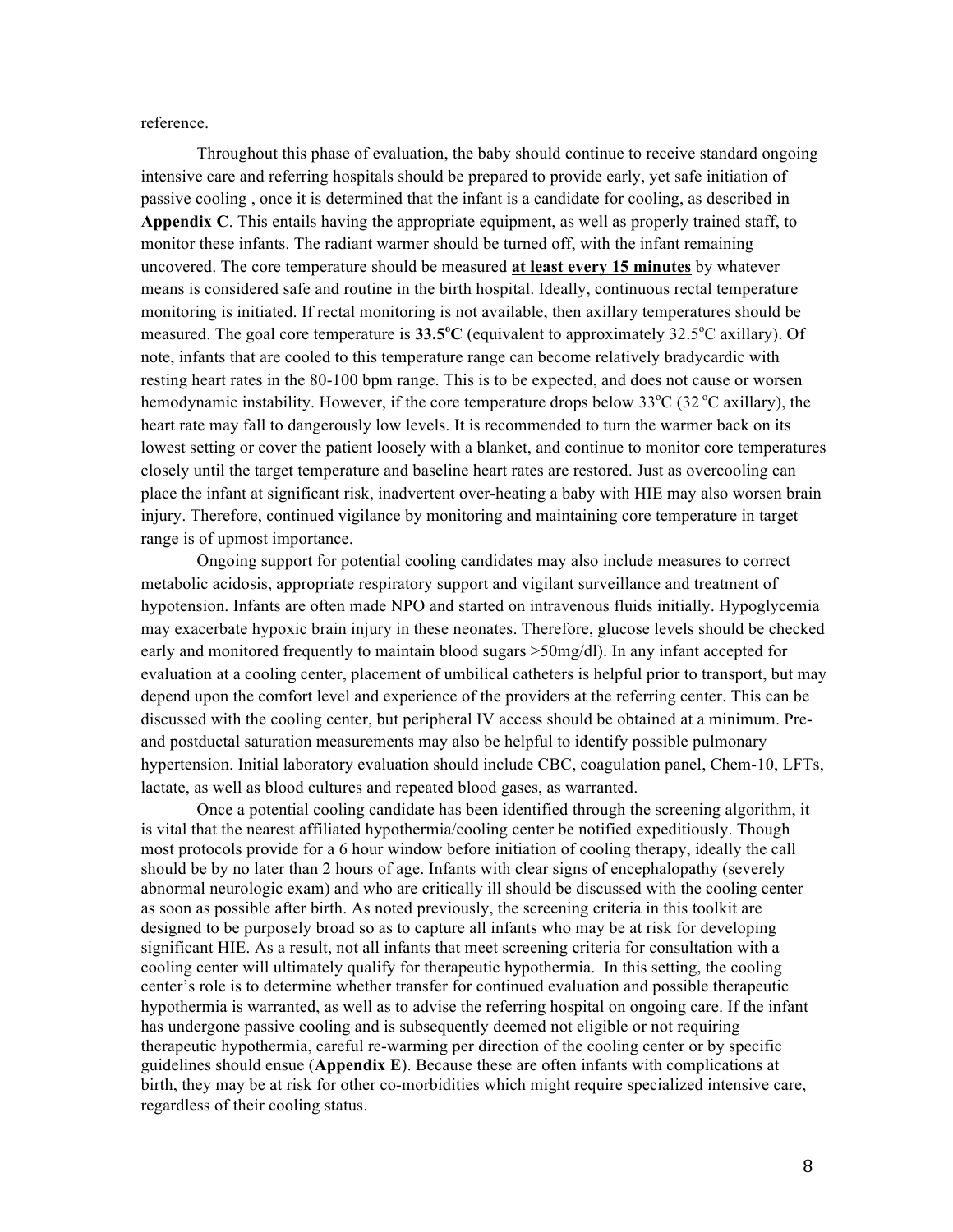Ultimately, the cooling center plays a central role in triaging potential cooling candidates and advising the referring hospital on appropriate management. The ability to do so, in turn, hinges on prompt identification and evaluation of these infants at the birth hospital, as well as streamlined communication between the birth hospital and the cooling center (**Appendix J**). It is vital that cooling centers take the lead in establishing educational outreach programs to ensure optimal identification and management of this vulnerable patient population.

As HIE often occurs unexpectedly, it places families in a stressful situation where decisions are being made quickly about the care of their child. To achieve the best possible outcome for the infant, therapeutic hypothermia needs to be initiated within 6 hours of birth. This requires the healthcare providers (at both the birthing hospital and the cooling center) and the parents to develop a rapport quickly in order to work in partnership to provide the best possible care for their child. Providing adequate information about HIE and hypothermia therapy is important because it helps them cope with the fear and uncertainty of their situation, gives them a sense of involvement and control, and re-affirms their role as parents (**Appendix F**).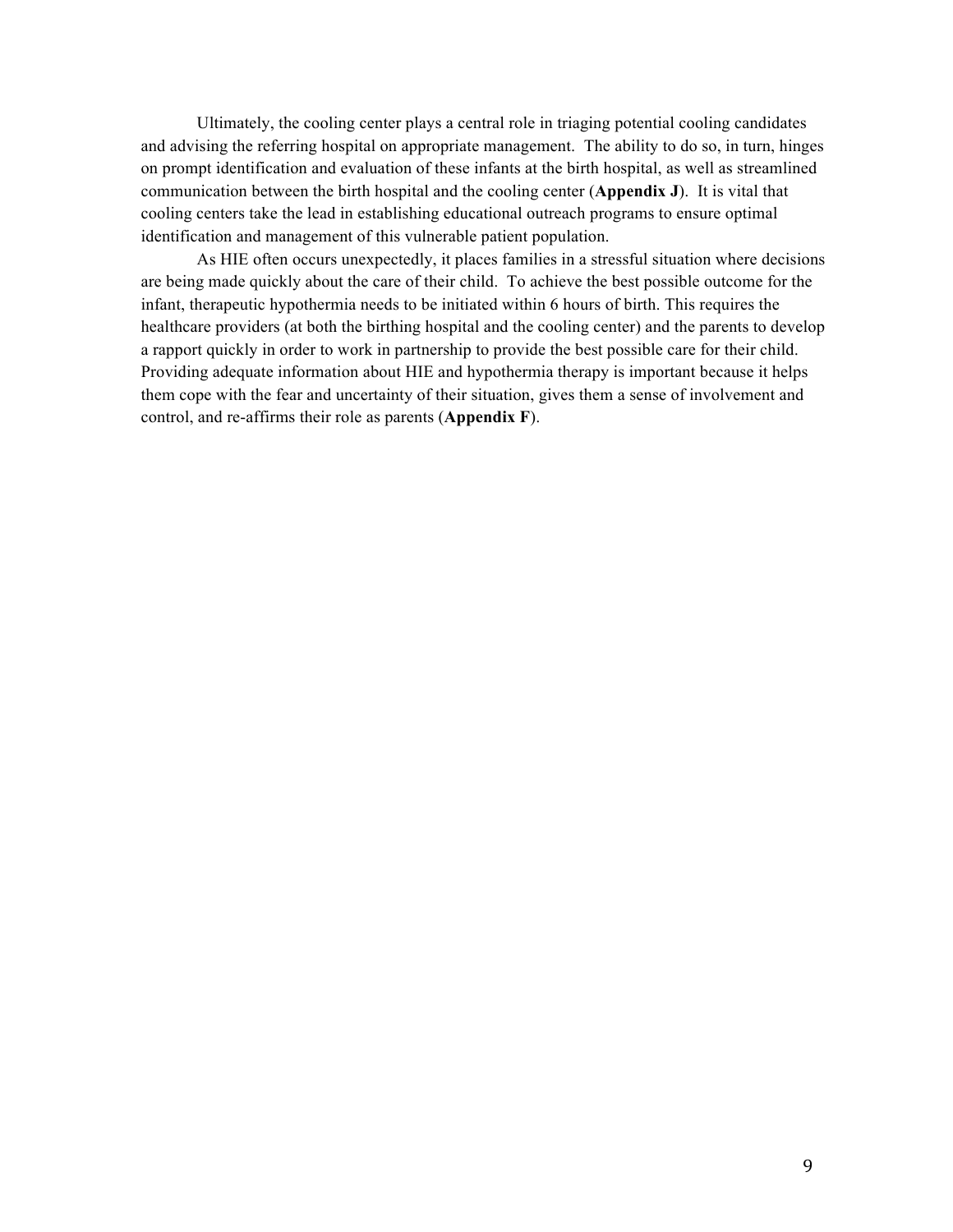## **Quality and Process Improvement**

The criteria for hypothermia therapy for infants with HIE have been established by RCTs.<sup>12-18</sup> The National Institute of Child Health and Human Development and the American Academy of Pediatrics Committee on Fetus and Newborn recommend that clinicians should follow published trial protocols, ensure systematic follow-up of survivors, and submit patient data to registries when using hypothermia therapy outside of a trial.25-26 Potential Better Practices for hypothermia therapy have been developed based on the evidence from RCTs and piloted by a national collaborative on neonatal encephalopathy. $27$ 

As hypothermia therapy has become a standard of care for term infants with HIE, it is important to establish benchmarks to monitor the adherence to the RCT efficacy standards, minimize variations in clinical practice, improve quality and safety, and assess both short- and long-term outcomes of infants treated with hypothermia therapy outside clinical trials.

In 2006, the Vermont Oxford Network (VON) established the Neonatal Encephalopathy Registry (NER). A subset of the registry data (2006 to 2010) was published.<sup>28,29</sup> Of the 95 participating centers, 51.6% are AAP Level IIIB and 34.7% are IIIC and IIID.<sup>30</sup> Thus, NER hospitals may be the best representation of those caring for encephalopathic infants in the "real world" and represent a generalizable view of hypothermia therapy as it occurs outside the academic sector or in a research setting. Of the 4232 eligible infants, the route for entry was seizure within the first 72 hours of life (59%), 5 minute Apgar score of 3 or less (50%), hypothermia therapy (38%), stupor/coma (18%), or neuromuscular blockade (2%). Only a small proportion of infants in the NER had documented exposure to acute intrapartum asphyxia ("sentinel events"). The VON NER data demonstrated significant practice variations and opportunities for improvement in early identification of eligible infants for hypothermia therapy. In the reported data set only about 60% of infants had either an umbilical cord blood gas and or a baby blood gas evaluation within one hour following birth. One third of infants receiving hypothermia therapy were admitted after 6 hours of life. Over 60% of infants were outborns, which may be a significant contributing factor in the observed delay in admission. Data from the 108 VON NER participating centers in 2012 showed much improvement on these benchmarks (VON 2012 Neonatal Encephalopathy Registry Report). Unfortunately, VON NER ended in December 2012.

The UK national TOBY Cooling Register,<sup>31-32</sup> begun after completion of the TOBY trial, collects data on infants who are treated with hypothermia therapy outside of any trial. A recent data analysis of this registry demonstrated that therapeutic hypothermia was implemented appropriately within the UK $^{33}$ 

Currently, the CPQCC data collection in 2013 includes infants with perinatal asphyxia defined as  $pH \le 7$ . Apgar score of  $\le 3$  at 5 minutes and  $\le 4$  at 10 minutes, and those who receive therapeutic hypothermia.<sup>34</sup> All cooling centers in California are CPQCC members. This will provide the opportunity to benchmark both the short-term neonatal outcomes from CPQCC database and long-term neurodevelopmental outcomes from the CCS-HRIF database.

Ongoing benchmarking using registries and network data is necessary to ensure safe and effective implementation of hypothermia therapy in routine clinical practice. We recommend that all referral centers collect at least minimal data in order to monitor the process of screening for therapeutic hypothermia as a Quality Improvement effort (**Appendix J**). This data is meant to evaluate the process and efficacy of the screening criteria and to identify any unintended consequence.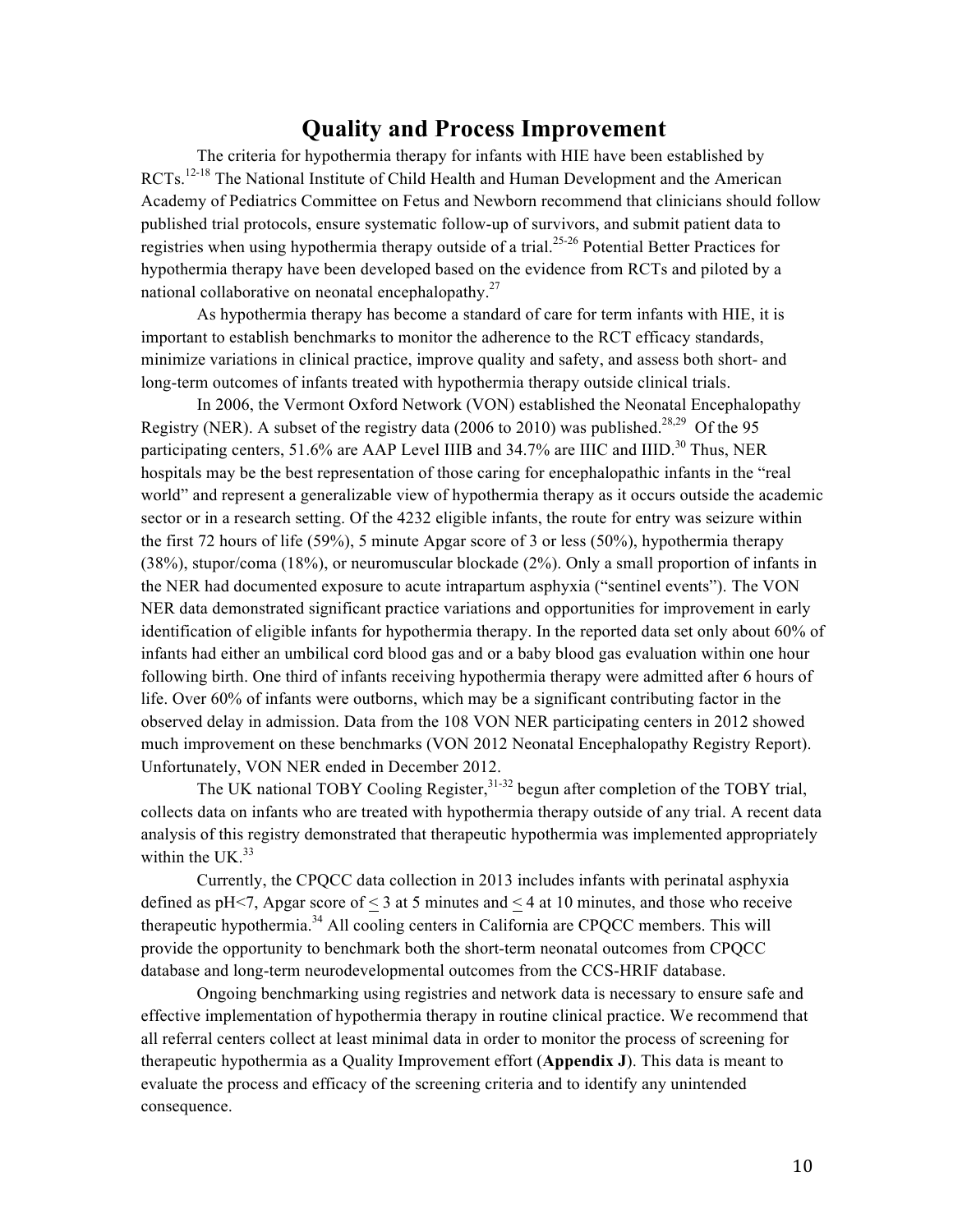## **Summary of Key Points and Implementation**

This toolkit suggests some simple strategies, screening criteria and assessment tools to help delivery hospitals more effectively identify babies with risks for perinatally-acquired hypoxic ischemic brain injury. The overall aim of the toolkit is to improve identification rates of neonates who might qualify and benefit from a course of therapeutic hypothermia.

The objective of this toolkit is to improve identification rates and reduce referral times for babies who might benefit from neonatal cooling therapy. The attached algorithm (**Appendix A**) includes **screening criteria only** and is **NOT intended as qualifying criteria for cooling therapy** per se. In this regard, the screening criteria can be used similar to "panic values" for clinical labs. They do not replace clinical judgment but may help alert providers of certain high-risk situations that might warrant timely and closer evaluation.

- Screening criteria are intended for neonates who are:
	- o **≥ 35 weeks and ≤ 6 hours old**
- Evaluate risk for neonatal encephalopathy if any of the following risk factors are present:
	- o **History of acute perinatal event** *(See Appendix A)*
	- o **Apgar ≤ 6 at 10 minutes**
	- o **Continued need for positive pressure ventilation (PPV) for 10 minutes or history of CPR**
	- o **Venous or arterial cord gas or baby blood gas with pH ≤ 7 or BE ≤ -10**
- Screening criteria should be coupled with ongoing staff education and training.
- *Toolkit* includes Appendices with guidelines and templates to help educate staff and standardize care.
- Recommendation that all referral centers collect data and track benchmarks using registries or network datasets (e.g., CPQCC and Vermont Oxford) to minimize variation, improve quality and safety, and assess both short- and long-term outcomes of infants treated with hypothermia therapy.

We hope the strategies outlined in this *toolkit*, coupled with ongoing staff training, educational outreach programs and close communication with regional cooling centers, will help improve the timely identification of these neonates so that no baby who might benefit from cooling therapy ever misses the opportunity to receive it.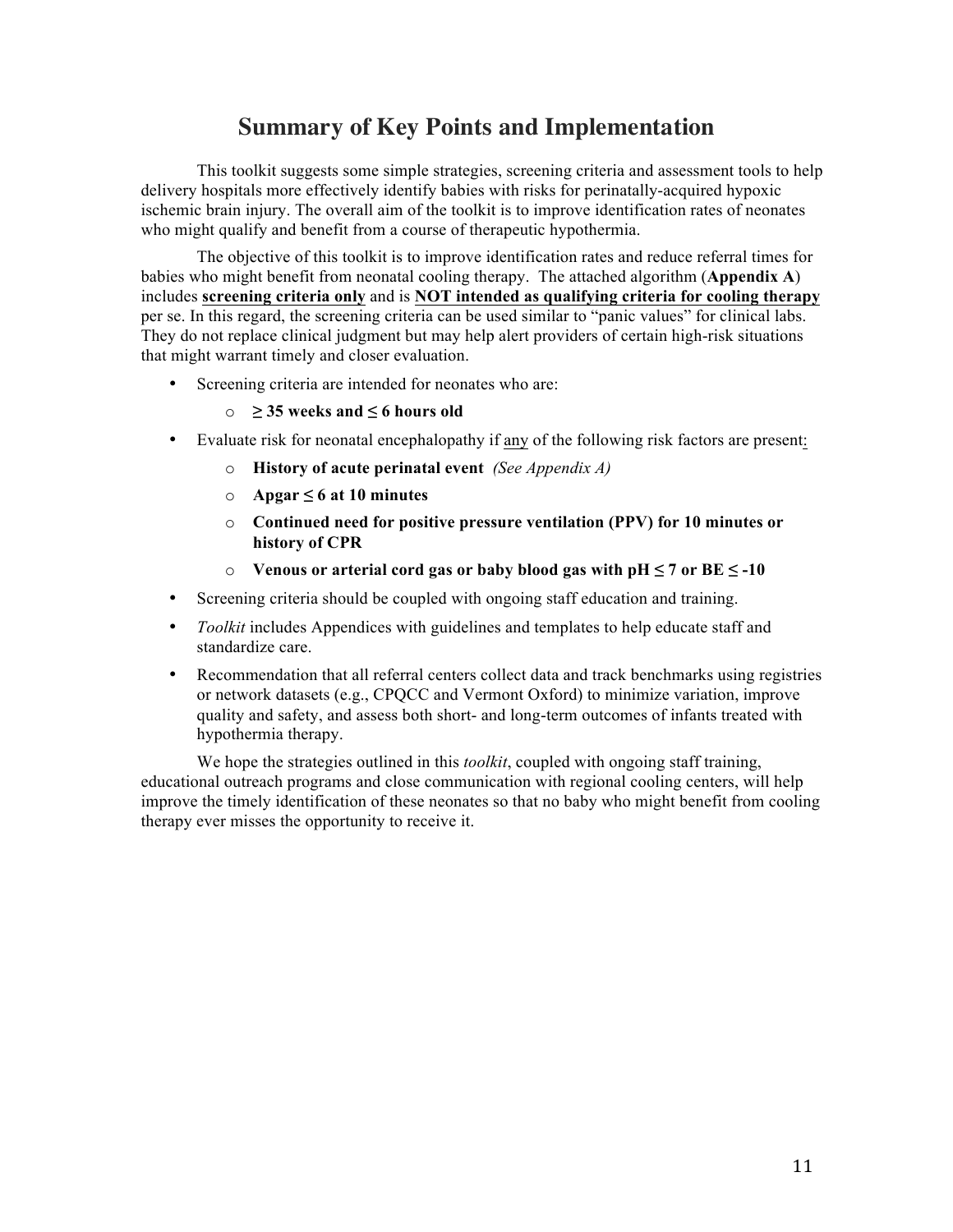## **References**

1. Lawn JE, Cousens S, Zupan J. 4 million neonatal deaths: When? Where? Why? Lancet 2005;365: 891-900.

2. Kurinczuk JJ, White-Koning M, Badawin N. Epidemiology of neonatal encephalopathy and hypoxic-ischaemic encephalopathy. *Early Hum Dev* 2010;86:329-38.

3. Vannucci RC. Current and potential new management strategies for perinatal hypoxic ischemic encephalopathy. Pediatrics 1990; 85:961-8.

4. Sarnat HB, Sarnat MS. Neonatal encephalopathy following fetal distress. A clinical and electroencephalographic study. *Arch Neurol* 1976;33:696-705.

5. Thoresen M, Penrice J, Lorek A, et al. Mild hypothermia after severe transient hypoxia-ischemia ameliorates delayed cere- bral energy failure in the newborn piglet. *Pediatr Res* 1995;37:667-70.

6. Baldwin WA, Kirsch JR, Hurn PD, Toung WSP, Traystman RJ. Hypothermic cerebral reperfusion and recovery from ischemia. *Am J Physiol* 1991;261:H774-H781.

7. Edwards AD, Yue X, Squier MT, et al. Specific inhibition of apoptosis after cerebral hypoxiaischaemia by moderate post-insult hypothermia. *Biochem Biophys Res Commun* 1995;217:1193-9.

8. Gunn AJ, Bennet L, Gunning MI, Gluckman PD, Gunn TR. Cerebral hypothermia is not neuroprotective when started after postischemic seizures in fetal sheep. *Pediatr Res* Sep 1999;46(3):274-280.

9.Gunn AJ, Gunn TR, de Haan HH, Williams CE, Gluckman PD. Dramatic neuronal rescue with prolonged selective head cooling after ischemia in fetal lambs. *J Clin Invest* 1997;99(2):248-256. 10. Gunn AJ, Gunn TR, Gunning MI, Williams CE, Gluckman PD. Neuroprotection with prolonged head cooling started before postischemic seizures in fetal sheep. *Pediatrics*  1998;102(5):1098-1106.

11. Iwata O, Iwata S, Thornton JS, et al. "Therapeutic time window" duration decreases with increasing severity of cerebral hypoxia-ischaemia under normothermia and delayed hypothermia in newborn piglets. *Brain Res* 2007;1154:173-180.

12. Azzopardi DV, Strohm B, Edwards AD, Dyet L, Halliday HL, Juszczak E, et al. Moderate hypothermia to treat perinatal asphyxial encephalopathy. *NEJM* 2009;361(14):1349-1358.

13. Shankaran S, Laptook AR, Ehrenkranz RA, Tyson JE, McDonald SA, Donovan EF, et al. Whole-body hypothermia for neonates with hypoxic-ischemic encephalopathy. *NEJM* 2005;353(15):1574-1584.

14. Zhou WH, Cheng GQ, Shao XM, Liu XZ, Shan RB, Zhuang DY, et al. Selective head cooling with mild systemic hypothermia after neonatal hypoxic-ischemic encephalopathy: a multicenter randomized controlled trial in China. *J Pediatrics* 2010;157(3):367-372.

15. Simbruner G, Mittal RA, Rohlmann F, Muche R. Systemic hypothermia after neonatal encephalopathy: outcomes of neo.nEURO.network RCT. *Pediatrics* 2010;126(4):e771-778.

16. Gluckman PD, Wyatt JS, Azzopardi D, Ballard R, Edwards AD, Ferriero DM, et al. Selective head cooling with mild systemic hypothermia after neonatal encephalopathy: multicentre randomised trial. *Lancet* 2005;365(9460):663-670.

17. Jacobs SE, Morley CJ, Inder TE, Stewart MJ, Smith KR, McNamara PJ, et al. Whole-body hypothermia for term and near-term newborns with hypoxic-ischemic encephalopathy: a randomized controlled trial. *Arch Pediatr Adolesc Med*. 2011;165(8):692-700.

18. Eicher DJ, Wagner CL, Katikaneni LP, et al. Moderate hypothermia in neonatal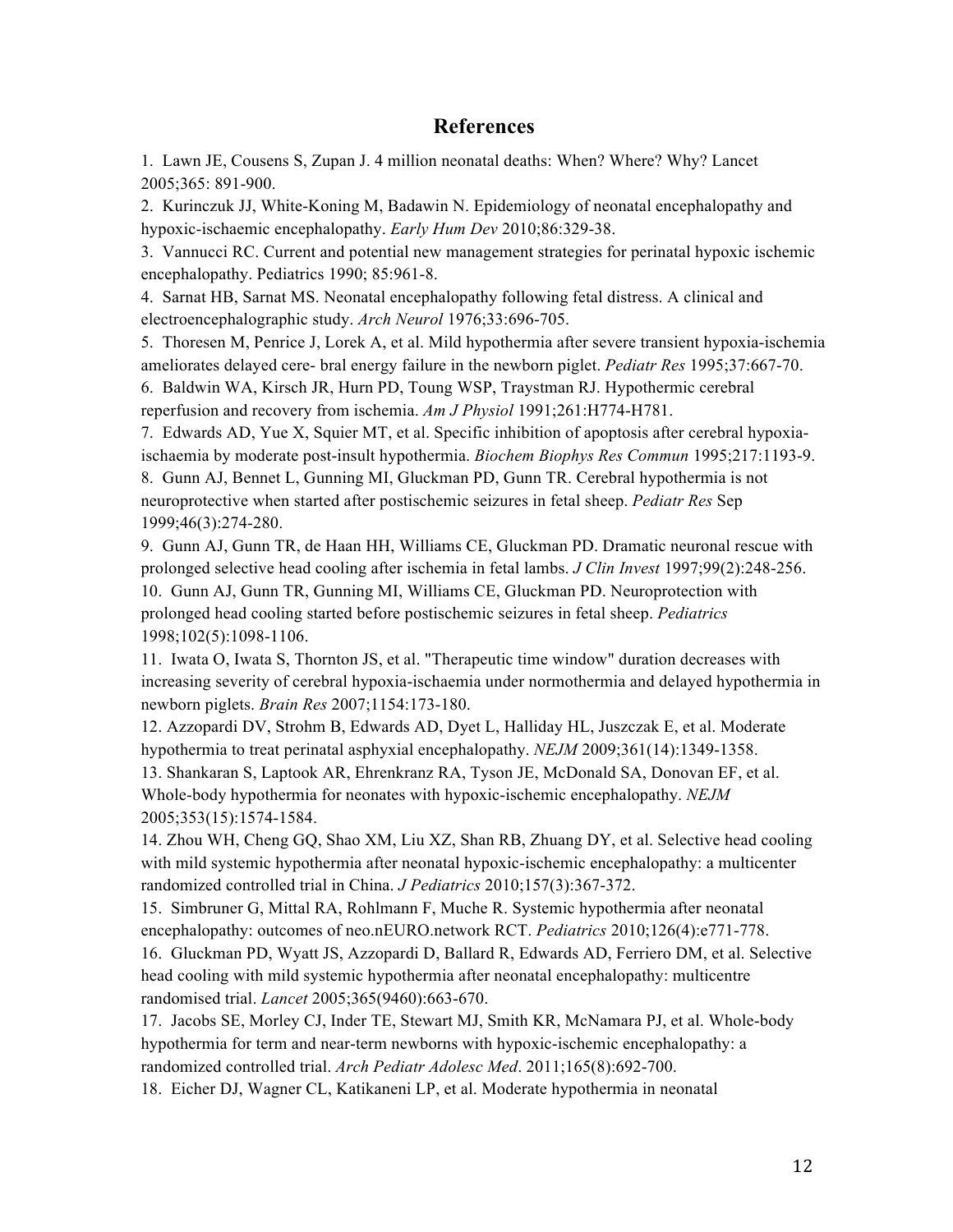encephalopathy: efficacy outcomes. *Pediatr Neurol* 2005;32(1):11-17.

19. Jacobs SE, Berg M, Hunt R, Tarnow-Mordi WO, Inder TE, Davis PG. Cooling for newborns with hypoxic ischaemic encephalopathy. *Cochrane Database Syst Rev* 2013;1:CD003311.

20. Natarajan G, Pappas A, Shankaran S, et al. Effect of inborn vs. outborn delivery on neurodevelopmental outcomes in infants with hypoxic-ischemic encephalopathy: secondary analyses of the NICHD whole-body cooling trial. *Pediatr Res* 2012;72(4):414-419.

21. Fairchild K, Sokora D, Scott J, Zanelli S. Therapeutic hypothermia on neonatal transport: 4 year experience in a single NICU. *J Perinatol* 2010;30(5):324-329.

22. Akula VP, Gould JB, Davis AS, Hackel A, Oehlert J, Van Meurs KP. Therapeutic hypothermia during neonatal transport: data from the California Perinatal Quality Care Collaborative (CPQCC) and California Perinatal Transport System (CPeTS) for 2010. *J Perinatol* 2013;33(3):194-197.

23. O'Reilly KM, Tooley J, Winterbottom S. Therapeutic hypothermia during neonatal transport. *Acta Paediatr* 2011;100(8):1084-1086; discussion e1049.

24. Kendall GS, Kapetanakis A, Ratnavel N, Azzopardi D, Robertson NJ, on behalf of the Cooling on Retrieval Study Group. Passive cooling for initiation of therapeutic hypothermia in neonatal encephalopathy. *Arch Dis Child Fetal Neonatal Ed* 2010;95:F408-F412.

25. Higgins RD, Raju TN, Perlman J et al: Hypothermia and perinatal asphyxia: executive summary of the National Institute of Child Health and Human Development workshop. *J Pediatr*  2006, 148(2):170**–**175.

26. Higgins RD, Raju T, Edwards AD, et al. Hypothermia and other treatment options for neonatal encephalopathy: an executive summary of the Eunice Kennedy Shriver NICHD workshop. *J Pediatr. 2011 Nov;159(5):851-858.e1. doi: 10.1016/j.jpeds.2011.08.004. Epub 2011 Aug 27*

27. Olsen SL, Dejonge M, Kline A, Liptsen E, Song D, Anderson B, Mathur A. Optimizing therapeutic hypothermia for neonatal encephalopathy. *Pediatrics.* 2013 Feb;131(2):e591-603. *doi: 10.1542/peds.2012-0891.*

28. Pfister RH, Bingham P, Edwards EM, Horbar JD, Kenny MJ, Inder T, Nelson KB, Raju T, Soll RF. The Vermont Oxford Neonatal Encephalopathy Registry: rationale, methods, and initial results. *BMC Pediatr* 2012 Jun 22;12:84. *doi: 10.1186/1471-2431-12-84.*

29. Nelson KB, Bingham P, Edwards EM, Horbar JD, Kenny MJ, Inder T, Pfister RH, Raju T, Soll RF. Antecedents of neonatal encephalopathy in the Vermont Oxford Network Encephalopathy Registry. *Pediatrics 2012* Nov;130(5):878-86. *doi: 10.1542/peds.2012-0714.*

30. Stark AR: Levels of neonatal care. Pediatrics 2004,114(5):1341**–**1347.

31. The TOBY Register. www.npeu.ox.ac.uk/tobyregister.

32. Azzopardi D, Strohm B, Edwards AD, Halliday H, Juszczak E, Levene M, Thoresen M, Whitelaw A, Brocklehurst P: Treatment of asphyxiated newborns with moderate hypothermia in routine clinical practice: how cooling is managed in the UK outside a clinical trial. *Arch Dis Child*  2009, 94(4):F260–F264.

33. Azzopardi D, Strohm B, Linsell L, Hobson A, Juszczak E, et al. (2012) Implementation and Conduct of Therapeutic Hypothermia for Perinatal Asphyxial Encephalopathy in the UK – Analysis of National Data. PLoS ONE 7(6): e38504. 34. CPQCC. www.cpqcc.org/quality/improvement/collaborative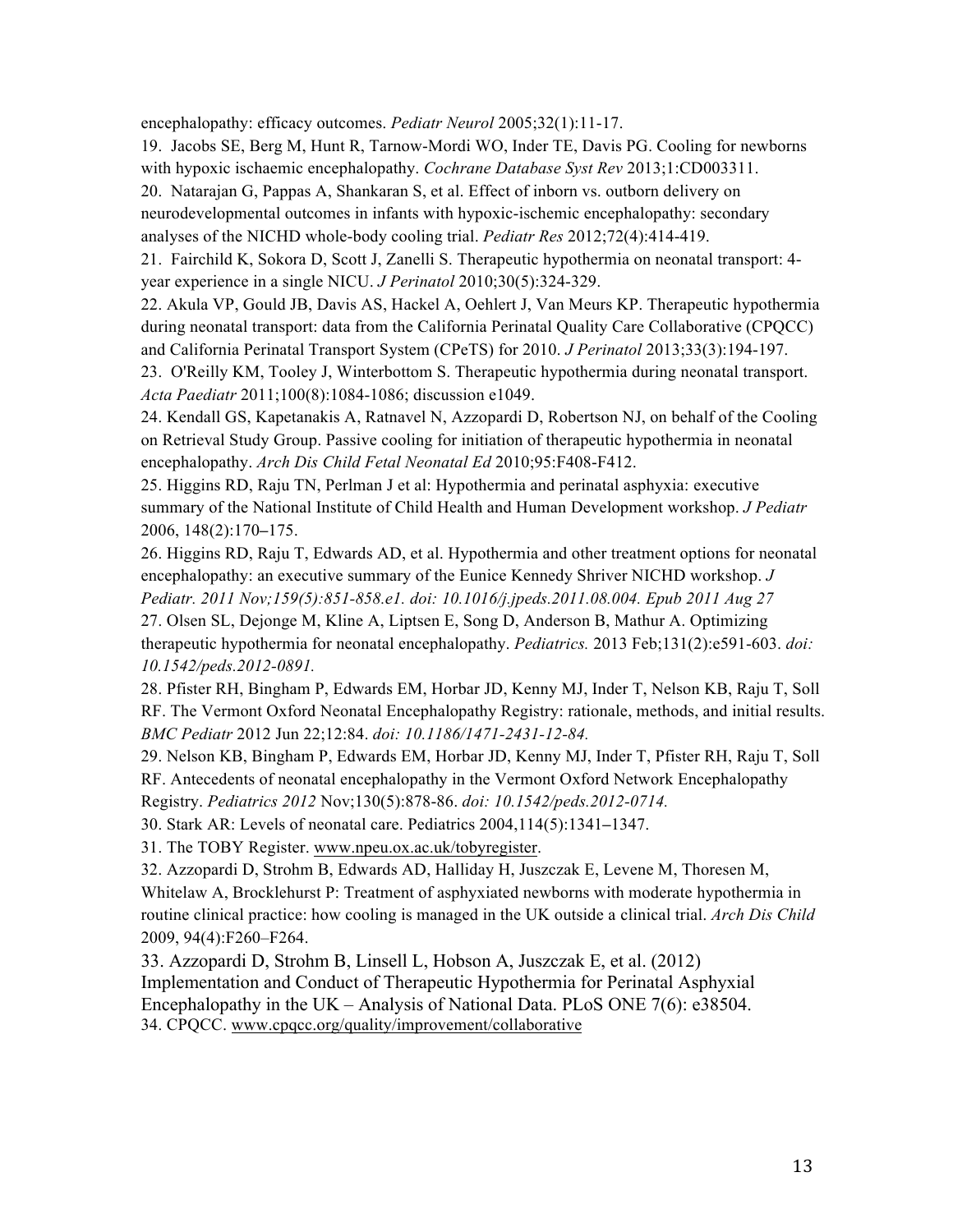# **Appendix A**

## **Screening Criteria for Evaluation of Risk for Neonatal Encephalopathy (NE) Goal timeline**



#### **Level of encephalopathy**

|                               | Mild                   | Moderate                               | <b>Severe</b>           |  |  |
|-------------------------------|------------------------|----------------------------------------|-------------------------|--|--|
| <b>Level of consciousness</b> | Irritable / hyperalert | Lethargic / obtunded                   | Stupor / coma           |  |  |
| <b>Spontaneous activity</b>   | Normal / increased     | Decreased                              | No activity             |  |  |
| <b>Posture</b>                | Normal                 | Distal flexion /<br>Complete extension | Decerebrate             |  |  |
| <b>Tone</b>                   | Normal / increased     | Hypotonic                              | Flaccid                 |  |  |
| <b>Primitive reflexes</b>     |                        |                                        |                         |  |  |
| <b>Suck</b>                   | Normal                 | Weak                                   | Absent                  |  |  |
| <b>Moro</b>                   | Normal                 | Incomplete                             | Absent                  |  |  |
| Deep tendon reflexes          | Mildly brisk           | <b>Brisk</b>                           | Suppressed              |  |  |
| Autonomic system              |                        |                                        |                         |  |  |
| <b>Pupils</b>                 | Normal                 | Constricted                            | Deviated, dilated, non- |  |  |
| Heart rate                    | Increased              | <b>Bradycardic</b>                     | reactive<br>Variable    |  |  |
| <b>Seizures</b>               | None                   | Common                                 | Common                  |  |  |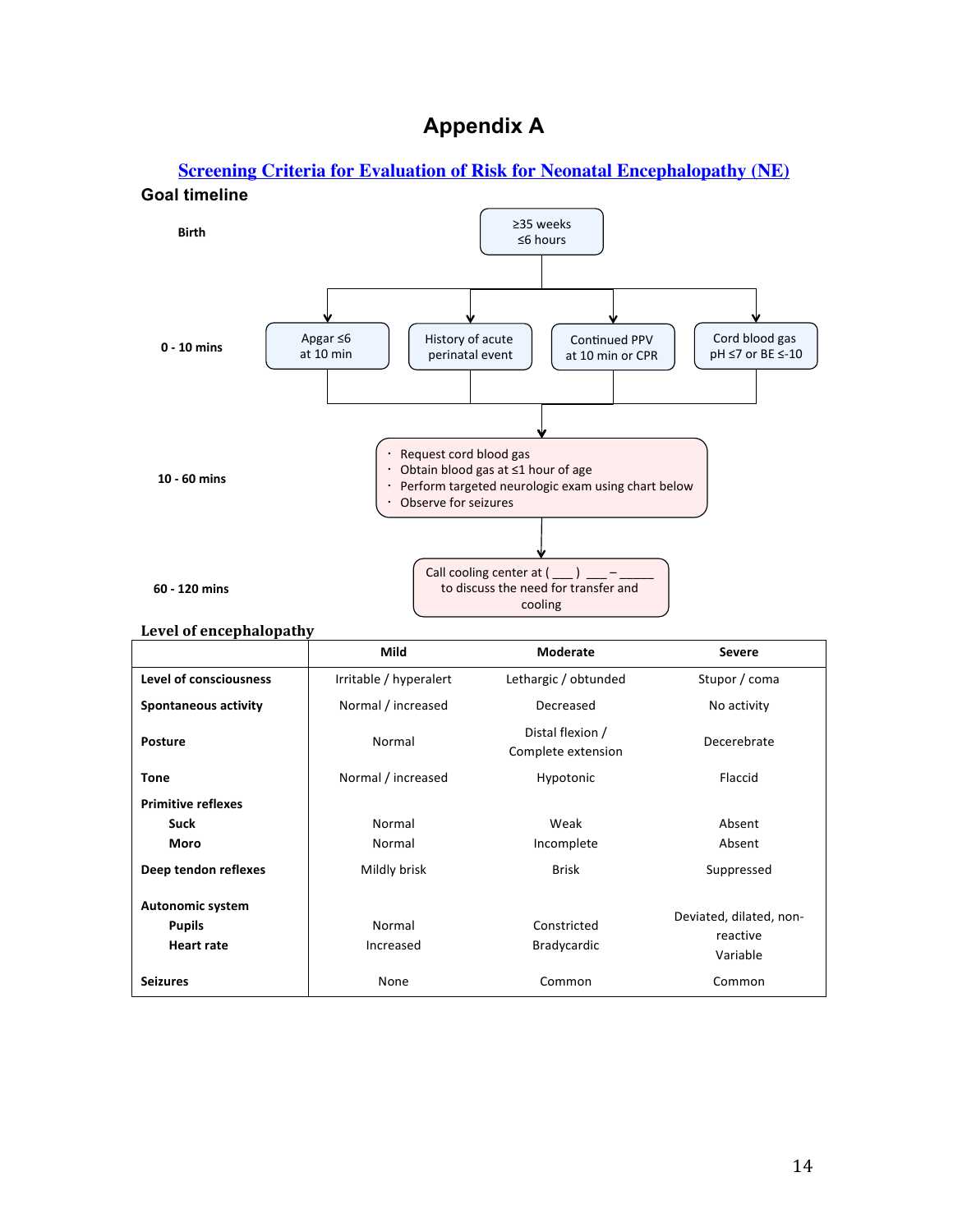| <b>Standardized Neurologic Exam Checklist</b>                                                                                                                                                                                                                                                            |  |
|----------------------------------------------------------------------------------------------------------------------------------------------------------------------------------------------------------------------------------------------------------------------------------------------------------|--|
| <b>Patient Name</b><br>Time of examination                                                                                                                                                                                                                                                               |  |
| <b>Intubated</b><br>$\Box$ Yes $\Box$ No<br>Medication: ________________<br>Temperature _____ <sup>o</sup> C<br><b>Source:</b> _____ (e.g., axillary/rectal/skin)                                                                                                                                        |  |
| <b>MENTAL STATUS:</b><br>1. Does the baby cry?<br>Vocalization □ Normal<br>$\Box$ High-pitched, irritable<br>$\Box$ Weak<br>$\Box$ No cry                                                                                                                                                                |  |
| 2. Does the baby open his/her eyes?<br><b>Eye opening <math>\Box</math></b> Spontaneous, sustained $\Box$ Brief or to stimulus $\Box$ No eye opening                                                                                                                                                     |  |
| 3. Does the baby move?<br><b>Motor response <math>\Box</math></b> Yes, spontaneous, smooth, coordinated $\Box$ Yes, spontaneous but jittery<br>$\Box$ No movement<br>$\Box$ Yes, to pain only                                                                                                            |  |
| TONE:                                                                                                                                                                                                                                                                                                    |  |
| (i.e., Resistance to passive movement)<br>$\Box$ Decreased<br>$\Box$ Normal<br><b>Truncal</b><br>$\Box$ Increased<br>$\Box$ Cannot                                                                                                                                                                       |  |
| determine<br><b>Extremities</b><br>□ Normal<br>$\Box$ Decreased<br>$\Box$ Increased<br>$\Box$ Cannot<br>determine                                                                                                                                                                                        |  |
| <b>PRIMITIVE REFLEXES:</b><br>Palmar grasp<br>$\Box$ Absent<br>$\Box$ Cannot determine<br>$\Box$ Present<br>$\Box$ Weak<br>$\Box$ Absent<br>Moro<br>$\Box$ Present<br>$\Box$ Weak<br>$\Box$ Cannot determine<br><b>Suck</b><br>$\Box$ Weak<br>$\Box$ Absent<br>$\Box$ Present<br>$\Box$ Cannot determine |  |
| <b>OTHER:</b>                                                                                                                                                                                                                                                                                            |  |

# **Appendix B Standardized Neurologic Exam Checklist**

## **SUMMARY:**

**□ Normal** – consolable, active, normal exam

 $\Box$  *Abnormal hyperalert* - jittery, irritable, agitated

□ *Abnormal mildly depressed* – decreased or no eye opening, weak cry, movements only with stimulation, depressed primitive reflexes

By Hannah C.Glass, based on Sarnat, HB and Sarnat, MS, Neonatal encephalopathy following fetal distress. A clinical and electroencephalographic study. Arch Neurol. 1976 Oct;33(10):696-705, and Volpe's "Neurology of the Newborn'.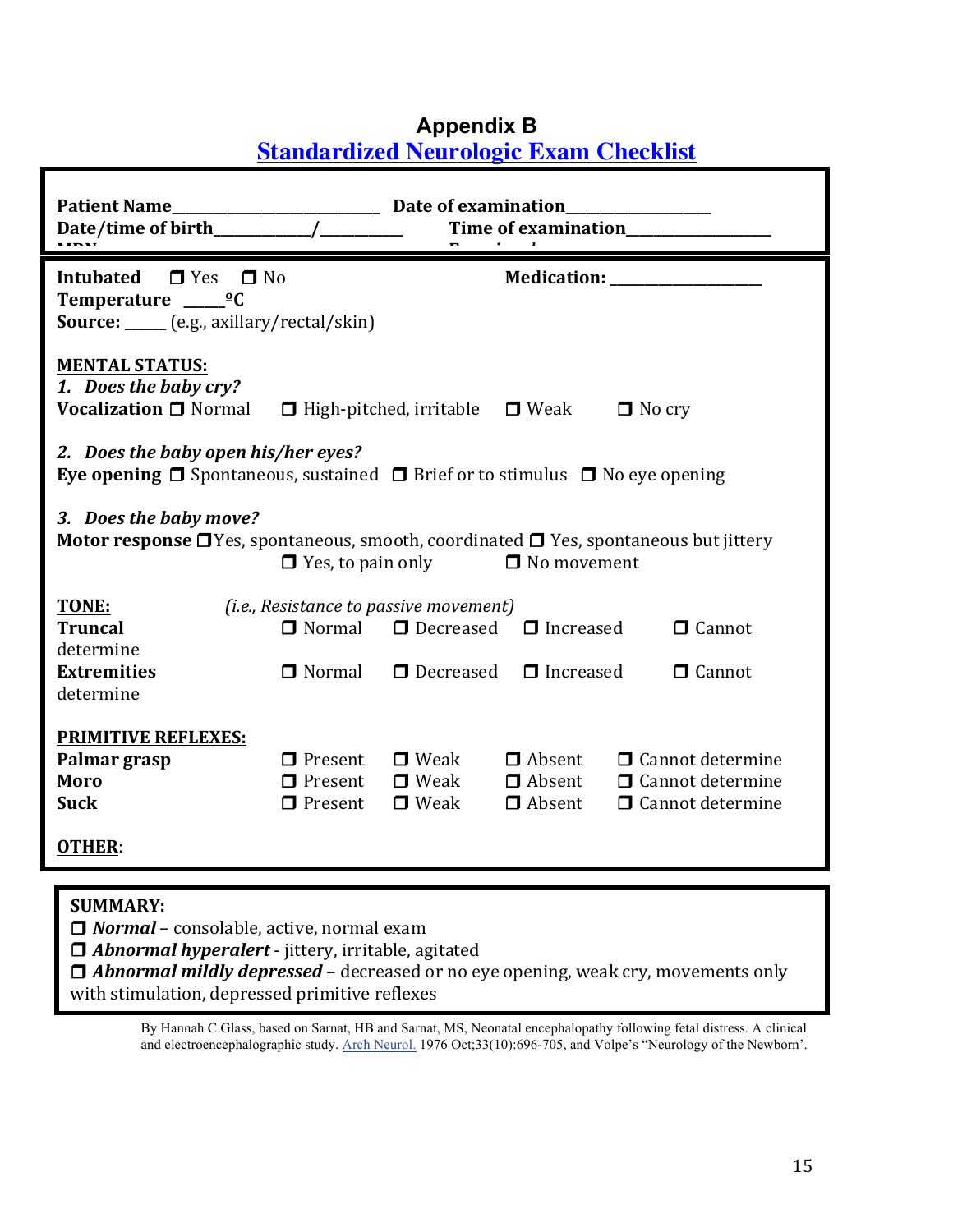# **Appendix C**

## **Management of Screened Neonates Who Qualify for Possible Cooling**

- **1. Identify patients to discuss with regional cooling center within 1 hour of birth.**
	- a. After initial resuscitation and stabilization, perform screening evaluation (*Appendix A*).
	- b. If screening criteria met, call neonatologist at regional cooling center.
	- c. Discuss if patient is appropriate to remain for observation vs. transport for cooling.
	- d. If determined to be a candidate for cooling by regional cooling center, begin passive cooling (see also *Appendix D*)
- **2. Turn down/off external heat sources and avoid hyperthermia**
	- **a.** Document time and **do not actively cool patients**. (See *Appendix D*).

## **3. Monitor core (rectal) temperature closely**

- **a. Target rectal temp =**  $33-34^{\circ}C$  **(91.4 93.2°F) or Axillary temp =**  $32$ **-33**°**C** (89.6 – 91.4).
- **b.** Check temp continuously/frequently (q15 min)**.** Complete flow sheet (*Appendix H*).
- **c.** Core temp may still fall <33.5C with passive cooling. Be prepared to respond

(Appendix D).

- **4. Secure vascular access** Before peripheral vasoconstriction occurs with cooling.
	- a. Umbilical venous and arterial access, if possible.
	- **b.** Peripheral IV at a minimum.
- **5. Maintain adequate sedation**  Keep comfortable/minimize cold stress and avoid shivering during passive cooling.
	- a. **e.g., Morphine IV –** consider prn dosing or continuous infusions as indicated in discussion with cooling center.
- **6. Treat only clinical seizures –** No prophylactic antiepileptic treatments.
	- **a. Lorazepam (Ativan):** 0.1mg/kg/dose IV, repeat once prn for suspected seizures.
	- **b. Phenobarbital:** *20mg/kg IV load, for obvious clinical seizures.*

## **7. Expect these physiologic states in cooled infants**

- a. Expect low baseline heart rates (80-100bpm) as patient approaches target temp.
- b. Manage blood pressure and oxygenation as usual. Maintain normal values (see  $#10$ ).
- **c.** Consider volume bolus (e.g., normal saline) if perfusion compromised.
- **8. Monitor electrolytes closely -** maintain normal ranges.
	- **a.** Fluctuations often seen in *Ca, K, Mg* levels with cooling.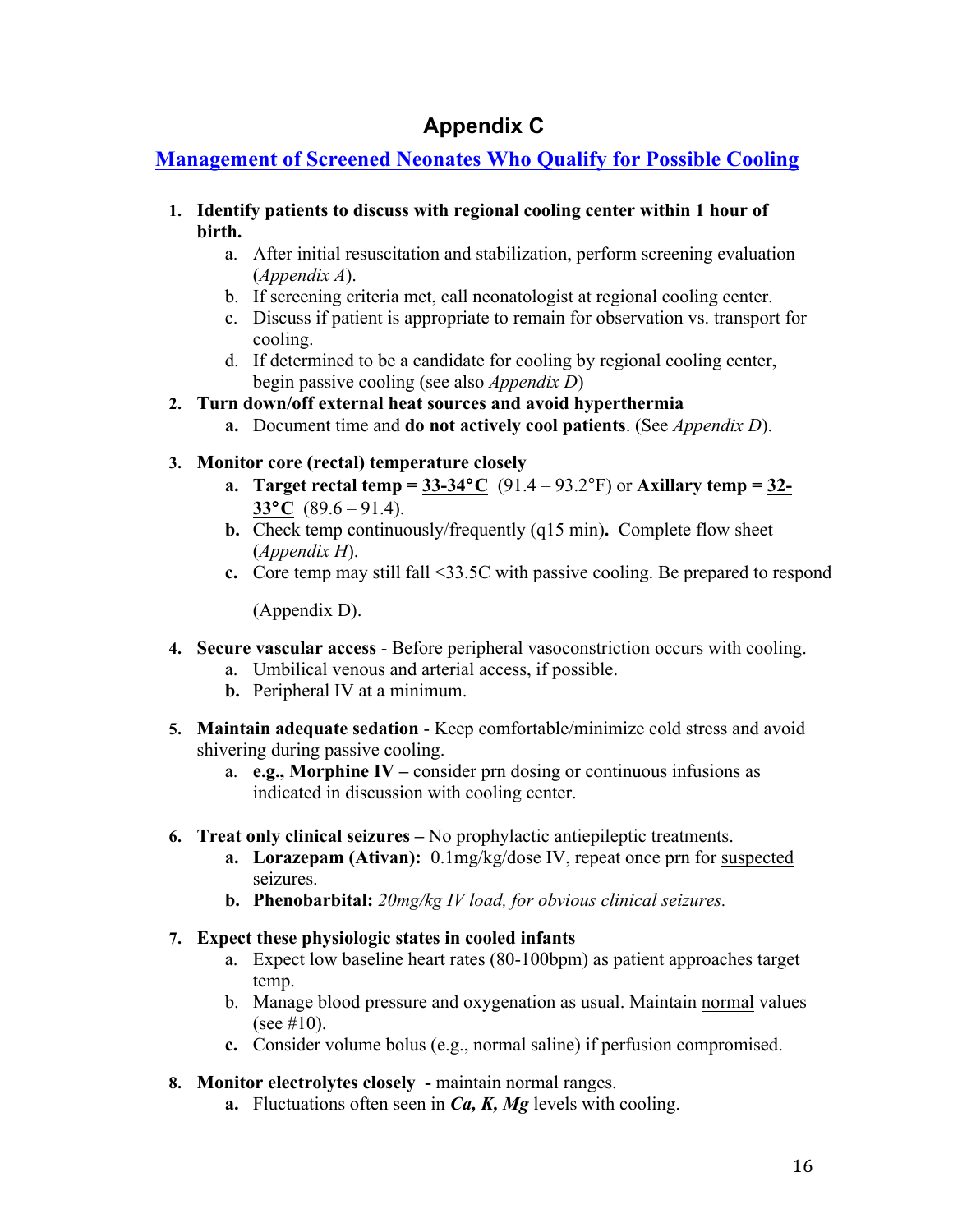- **9. Avoid hypoglycemia -** maintain within high normal ranges.
	- **a.** Maintain *Glucose* levels > 50mg/dl.
- **10.** Avoid iatrogenic **hyperventilation** and **hyperoxygenation.** 
	- **a.** Target **pCO2= 40-50** (patients may have compensatory hyperventilation).
	- **b.** Target  $\text{PaO2} = 60-100 \text{mmHg}$  and keep oxygen saturations = 94-98%
- 11. Send **Blood cultures** and consider **IV antibiotics as indicated**
- 12. Send **other baseline labs** if indicated, but don't delay transport for routine labs.
	- a. CBC, differential and platelets
	- b. Coagulation panel (INR, PT/PTT), LFT, BUN/Cr.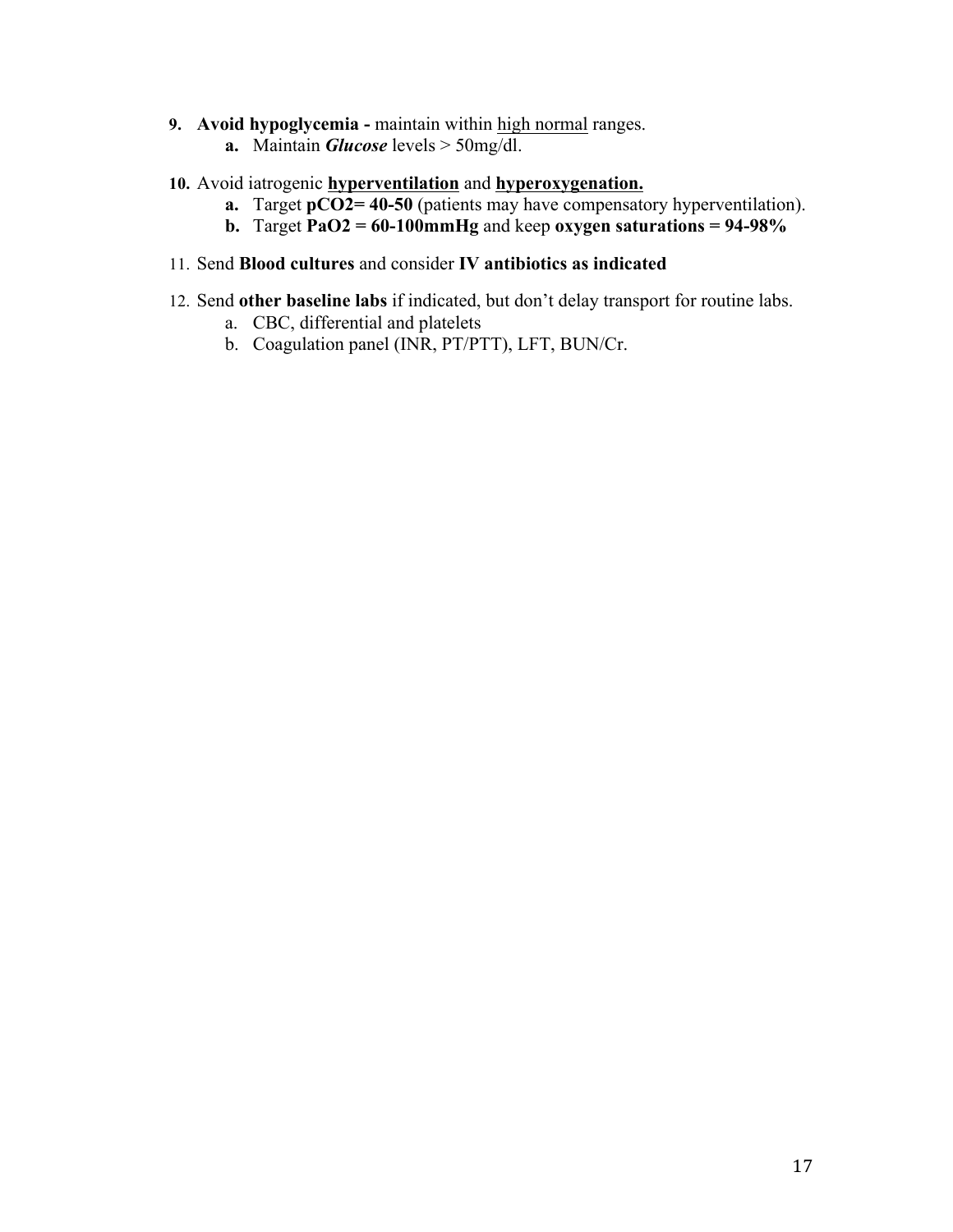## **Appendix D**

# **Guidelines for Passive Cooling**

- 1. Document Regional Cooling Center contacted and decision made to initiate passive cooling for those determined to be a candidate for cooling.
- 2. Turn radiant warmer off and leave infant uncovered, except diapers.
- 3. Monitor core/rectal temperature continuously (if equipped) or every 15 minutes using a lubricated digital thermometer carefully inserted 2 cm into rectum. If core temperature monitoring cannot be done safely or is not available, monitor axillary temperatures every 15 minutes. Record temperatures on flow sheet (see Appendix H).
- 4. Allow temperature to fall to target temperature ranges:
	- 1. Target rectal temperature is **33-34<sup>o</sup> C or 91.4-93.2<sup>o</sup> F** .
	- 2. Target axillary temperature is **32-33<sup>o</sup> C or 89.6-91.4F**.
- 5. Avoid overcooling. When the rectal temp reaches  $33^{\circ}C(91.4^{\circ}F)$  or axillary temp  $32^{\circ}C$ **(89.6 <sup>o</sup> F)**, turn warmer back on to lowest setting or covering patient with clear plastic (avoid face).
- 6. If rectal temp continues to fall quickly or remains  $\leq 33 \text{ °C}$  (91.4 °F) or axillary temp  $\leq 32 \text{ °C}$ (89.6 °F), increase warmer setting. Recheck temperature until recovered.
- 7. Avoid overheating. Minimize big changes in heater settings that may result in overcorrections.
- 8. Monitor vital signs, electrolytes and glucose levels closely.
- 9. If administering respiratory support, avoid hyperoxia and iatrogenic hyperventilation.
- 10. Keep patient comfortable and adequately sedated (i.e., avoid shivering).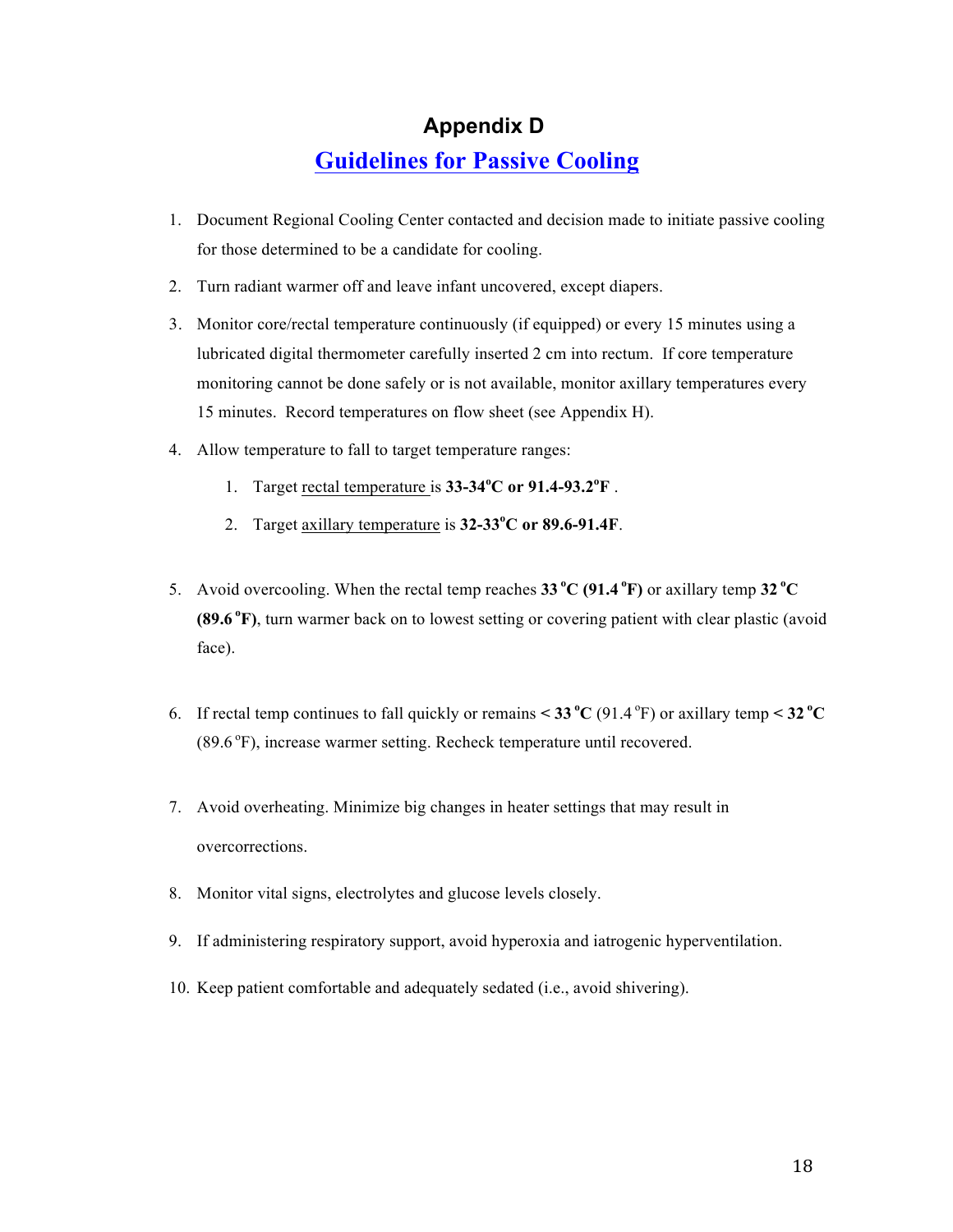# **Appendix E**

## **Management of Screened Neonates Who Do Not Qualify for Cooling**

Not all neonates who meet screening criteria will require or qualify for cooling therapy. However, they may still have significant risks factors that warrant special consideration. These risks may range from mild acidosis to multi-organ dysfunction. In addition, initial signs of neonatal encephalopathy may be subtle and neurologic symptoms may evolve over time. In some cases, passive cooling may already have been initiated. Patients without clinical evidence of perinatal brain injury should be rewarmed only after a thorough evaluation and consultation (phone/video) with a neonatologist at a regional cooling center. Levels of concern and need for observation or other interventions/therapies may be appropriate depending upon the clinical presentation.

## **1. Maintain communication with regional cooling center**

- a. Discuss management and plan if significant clinical changes develop.
- **2. If heat sources were removed/cooling was initiated, slowly begin rewarming** 
	- **a.** Document time of lowest temperature and source (e.g., axillary vs. rectal).
	- **b.** Rewarm with target rate of approximately **0.5** °**C /hour. Avoid overheating.**

## **3. Monitor temperature periodically**

- **a. Target rectal/core temp =**  $36.5^{\circ}C$  **(97.7°F) or axillary/skin temp =**  $36.0^{\circ}C$  $(96.8^{\circ}F)$ .
- **b.** Check temperature periodically (e.g., hourly for first 6 hours).

#### **4. Check glucose and electrolyte levels.**

- **a.** Fluctuations may be seen check *Glucose* levels. **Avoid hypoglycemia**
- **b.** Consider maintaining higher normal target glucose levels (e.g., **>50mg/dl**)
- **c.** Consider checking *Ca, K, Mg* levels. Maintain within normal ranges.

#### **5. Obtain follow-up blood gases to confirm acidosis resolving**

**a.** If acidosis persists, work-up other causes or discuss with neonatologist.

## **6. Repeat neurologic examination** *(see appendix B)*

- **a.** Document initial neurologic exam.
- **b.** Repeat neurologic exam (e.g., after 1-3 hours) if clinically indicated.
- **c.** Document neurologic exam at time of discharge.

## **7. If initial acidosis severe, consider delaying enteral feeds (NPO) until improved**

- **a.** Depends upon severity of clinical presentation. Discuss with neonatologist.
- b. May require initiation of maintenance IVF fluids.

## **8. Avoid iatrogenic hyperventilation and hyperoxygenation**

- **a.** Normal **pCO2** levels (**35-45 mmHg) –** compensatory hyperventilation may be seen.
- **b.** Normal **PaO2** levels (**60-100mmHg)** and **oxygen saturations (<94-98%).**

## **9. Consider ordering baseline labs:**

- a. CBC, platelets and Blood cultures.
- b. Start antibiotics if appropriate.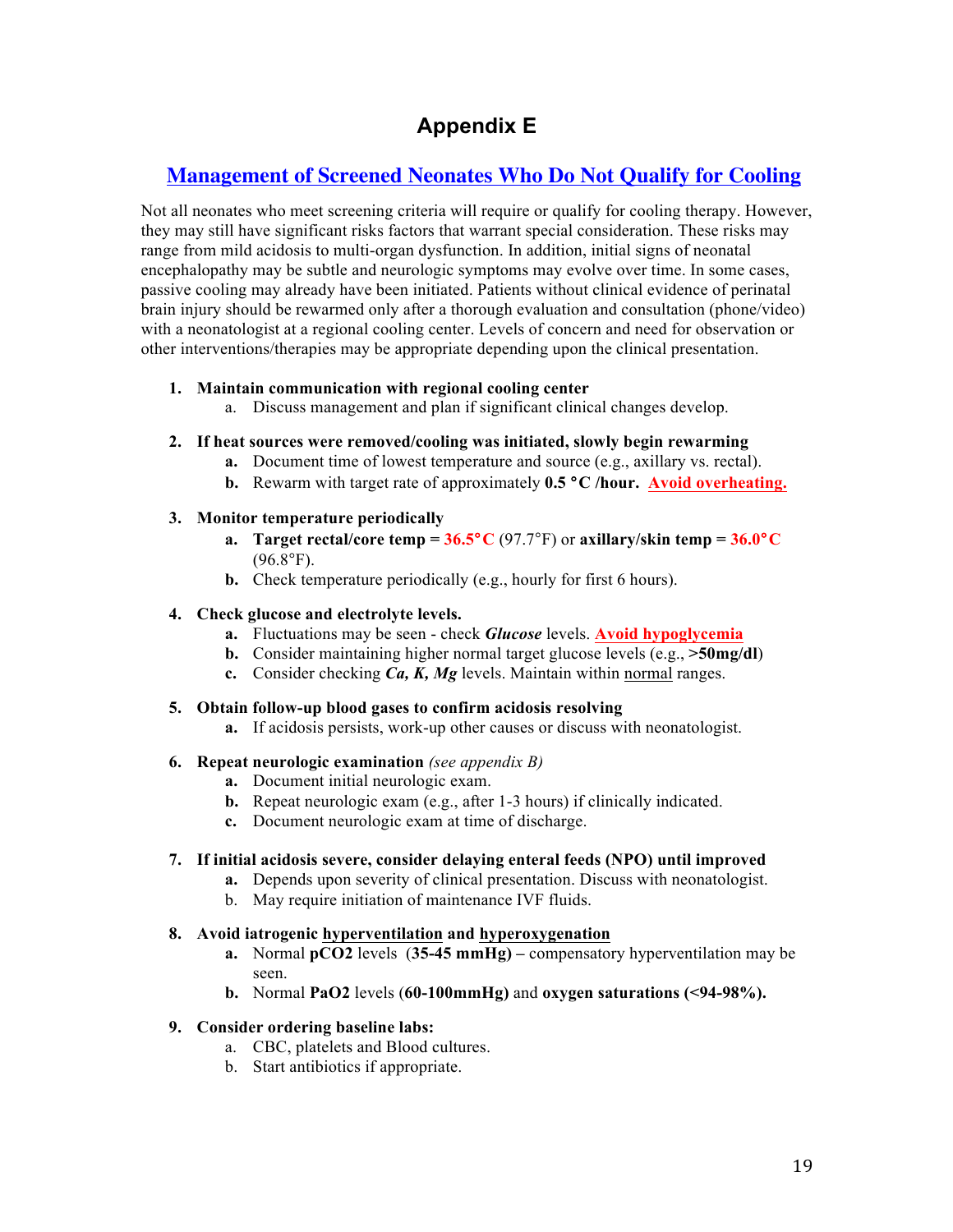# **Appendix F**

# **Family Information Sheet (example)**

Access our patient education library online at www.ucsfhealth.org/childrens

# **Your Child's Health**



# Hypothermia Treatment for Hypoxic Ischemic Encephalopathy

*Information for Parents* 

#### **Terminology**

Hypoxic = not enough oxygen

Ischemic = not enough blood flow

Encephalopathy = brain injury

Hypothermia = cooling

#### Introduction

Your baby might have Hypoxic Ischemic Encephalopathy (HIE). This means the baby is sick because the brain may not have gotten enough oxygen or blood flow for a period of time. There could be many reasons why this has happened. Your baby's doctor will talk with you about what those reasons might be.

A lack of oxygen before and during birth can injure cells in a newborn baby's brain. How long the brain was without oxygen can impact how serious the problems will be. The damage caused by the lack of oxygen can continue for some time after birth.

#### What can be done to treat HIE?

One way to reduce this damage is to cool the baby for hours to days. For babies with HIE, research has shown that if the brain is cooled just a few degrees below normal body temperature soon after birth, there may be less brain damage. Your baby will be placed on a cooling blanket (hypothermia blanket) for up to three days. After this time, your baby will be slowly re-warmed to normal body temperature.



Physician Referral Service: 888/689-UCSF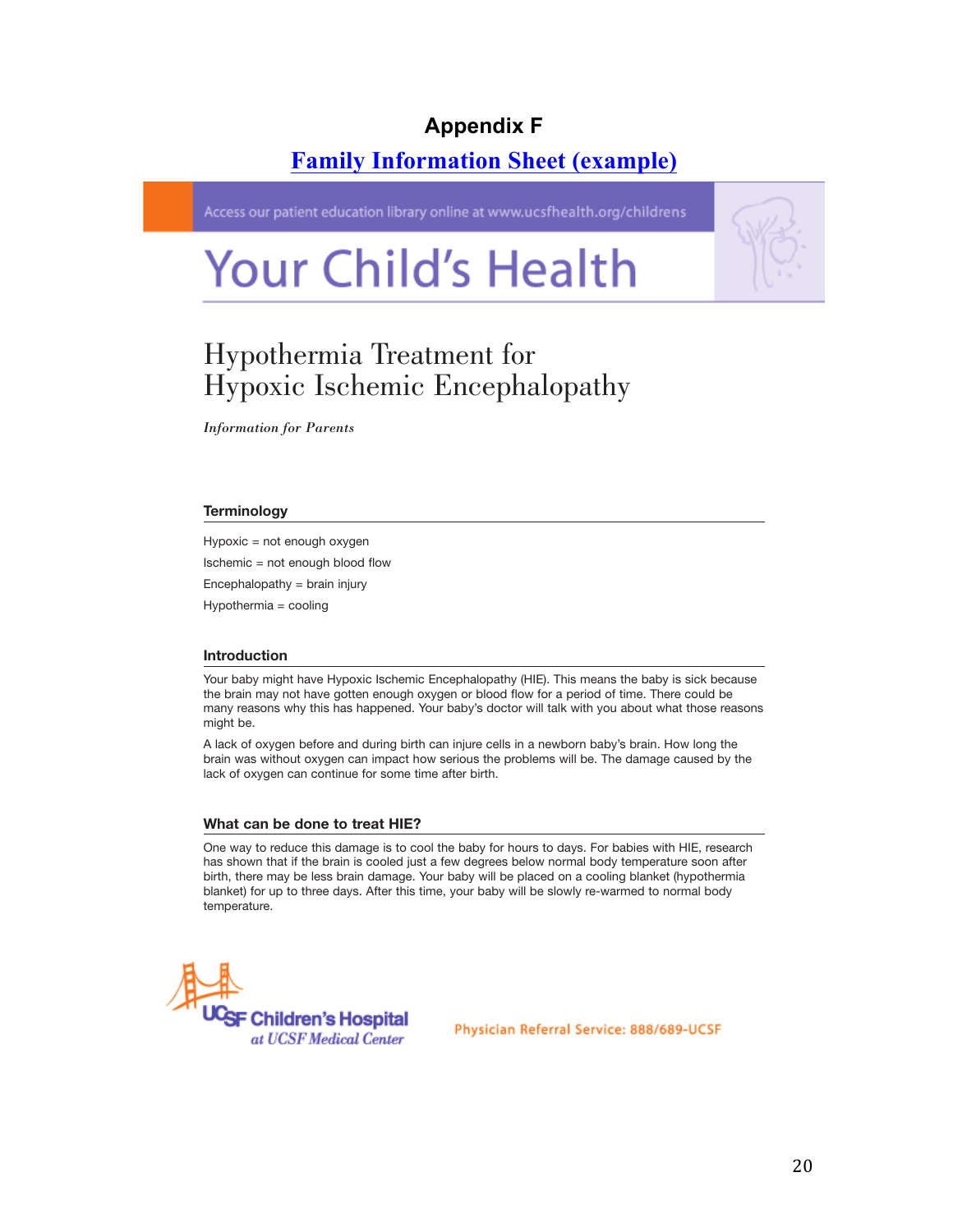#### How will my baby be monitored during the cooling treatment?

While caring for your baby, we will monitor your baby's heart rate, breathing patterns and temperature. We will also be checking your baby's brain activity with a cerebral function monitor (CFM). Three tiny probes are placed just under the skin of your baby's scalp. These probes are connected to the CFM and will help show us if there are any changes in brain activity. Another way we will look at brain activity is with an electroencephalogram (EEG) and a video camera. Blood tests will also be sent to evaluate other aspects of your baby's health such as infections or metabolic problems.

#### Does the cooling blanket affect any other parts of the body besides the brain?

It is normal for your baby to have a slower heart rate and breathing rate during the cooling treatment. It is also normal for your baby to be quiet and sleepy.

#### How will my baby be kept comfortable while on the cooling blanket?

We will be giving medicines to help your baby rest comfortably and will be monitoring your baby closely for any signs of discomfort.

#### What can I do to help my baby during the treatment?

You are welcome to visit your baby anytime in the Intensive Care Nursery (ICN) according to the ICN guidelines. For the first few days, it is important that your baby rests. Your baby's nurse can show you ways to participate in your baby's care.

#### How will my baby receive nutrition during the cooling treatment?

Your baby will be getting nutrition through intravenous (IV) therapy. After cooling, and when your baby is ready to eat, breast milk or formula will be given. For breastfeeding mothers, please pump and store your milk. We will provide accommodations for you to do this and assist you with using the breast pump.

We realize this is a difficult time for you and your family. The stress of having a baby in the ICN, along with seeing unfamiliar machines and procedures, might be frightening. We encourage you, as the parents, to please ask questions about your baby's care or concerns you have. For additional information on your baby's care please ask your baby's nurse or doctor.

SDICN0435 . Rev 7/08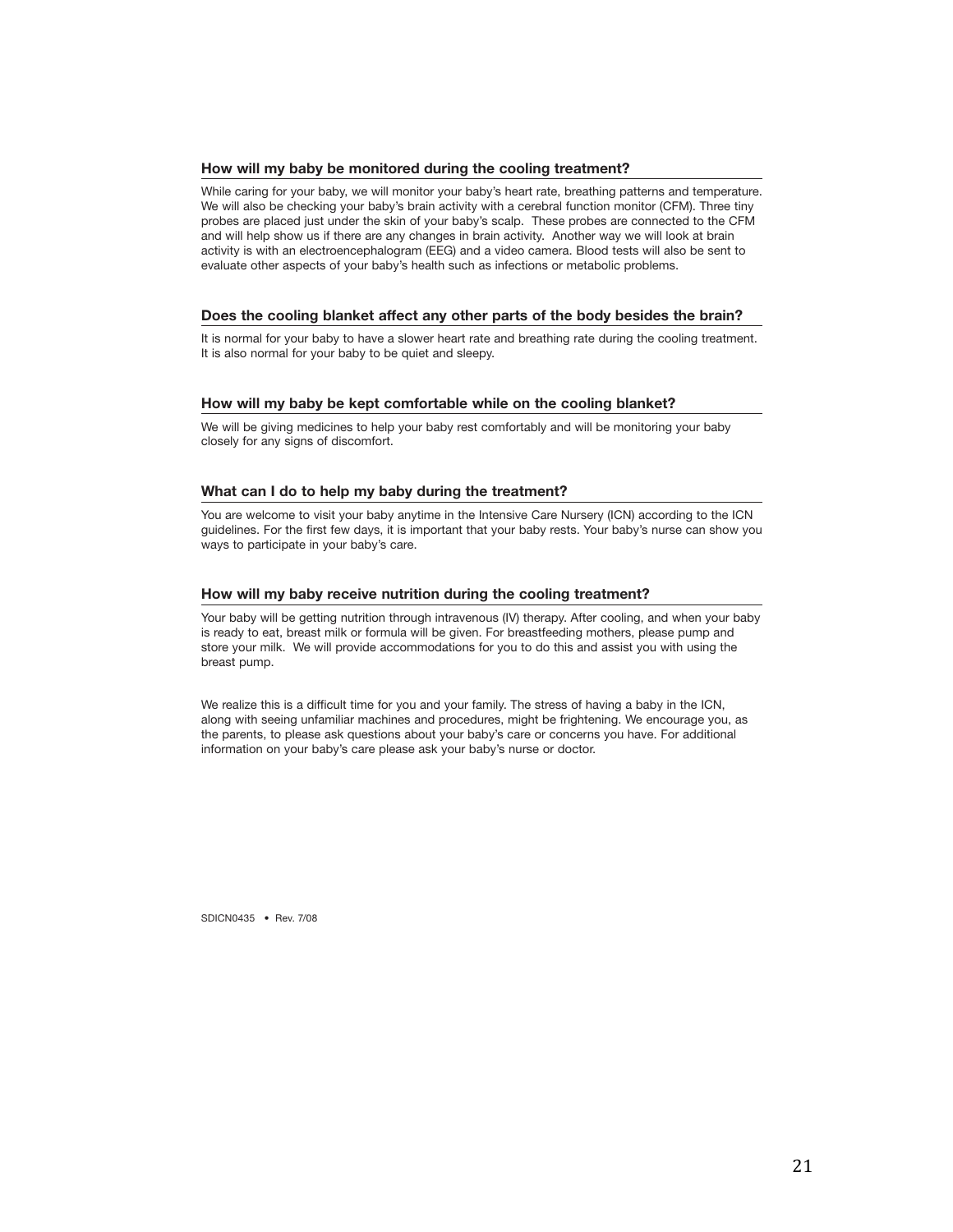# **Appendix G**



## **Recommended Rectal Temperature Trajectory for Cooling**

| Actions taken to achieve temperature control                                  | Time | <b>Sign/Date</b> |
|-------------------------------------------------------------------------------|------|------------------|
| Passive cooling started with turning off radiant warmer and removing blankets |      |                  |
|                                                                               |      |                  |
|                                                                               |      |                  |
|                                                                               |      |                  |
|                                                                               |      |                  |
|                                                                               |      |                  |
|                                                                               |      |                  |

**Active Versus Passive Cooling During Neonatal Transport.** Rajiv Chaudhary, Kate Farrer, Susan Broster, Louise McRitchie and Topun Austin *Pediatrics* 2013;132;841; originally published online October 21, 2013; DOI: 10.1542/peds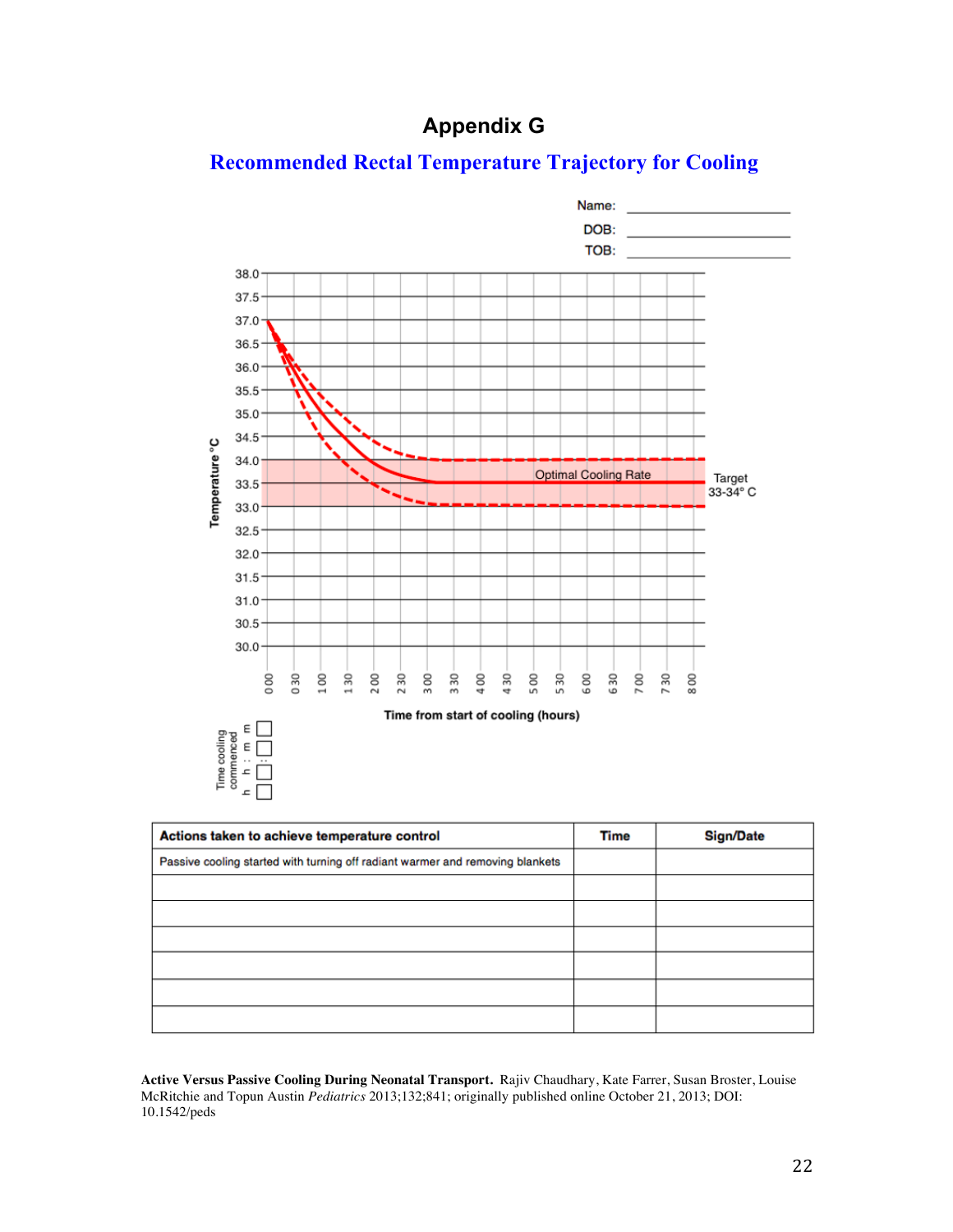# **Appendix H**

# **Temperature Record for Passive Cooling at Referring Hospital**

| <b>Vital Signs Record</b>                                                                                         |                                                                      |     |     |     |      |               |         |         |       |          |          |
|-------------------------------------------------------------------------------------------------------------------|----------------------------------------------------------------------|-----|-----|-----|------|---------------|---------|---------|-------|----------|----------|
| <b>DOB</b> : ___ ___ ___ Time: ___: ____ 1 <sup>ST</sup> Temperature after Birth: Date: ___ ___ ___ Time: __: ___ |                                                                      |     |     |     |      |               |         |         |       |          |          |
| Ordered By Doctor: ________                                                                                       |                                                                      |     |     |     |      |               |         |         |       |          |          |
|                                                                                                                   | <b>Baselinel</b>                                                     | 15" | 30" | 45" | 1 hr | MD<br>1hr 15" | 1hr 30" | 1hr 45" | 2 hrs | 2hrs 15" | 2hrs 30" |
|                                                                                                                   |                                                                      |     |     |     |      |               |         |         |       |          |          |
| Date                                                                                                              |                                                                      |     |     |     |      |               |         |         |       |          |          |
| Time                                                                                                              |                                                                      |     |     |     |      |               |         |         |       |          |          |
| Axillary                                                                                                          | °C                                                                   | °C  | °C  | °C  | °C   | °C            | °C      | °C      | °۲    | °C       | °۲       |
| <b>HR</b>                                                                                                         |                                                                      |     |     |     |      |               |         |         |       |          |          |
| <b>RR</b>                                                                                                         |                                                                      |     |     |     |      |               |         |         |       |          |          |
| <b>BP</b>                                                                                                         |                                                                      |     |     |     |      |               |         |         |       |          |          |
| Glucose                                                                                                           |                                                                      |     |     |     |      |               |         |         |       |          |          |
|                                                                                                                   | Goal: Maintain baby's Temperature between 34°C-36°C (93.2 °F-96.8°F) |     |     |     |      |               |         |         |       |          |          |

## **Passive Cooling at Referral Hospital**

 Goal: Maintain baby's Temperature between 34ºC-36ºC (93.2 ºF-96.8ºF) Temperature: Every 15 minutes. HR, BP every 30 minutes Glucose: on admission than every hour if stable.

\_\_\_\_\_\_\_\_\_\_\_ \_\_\_\_\_\_\_\_\_\_\_\_\_\_\_ \_\_\_\_\_\_\_\_\_\_\_ \_\_\_\_\_\_\_\_\_\_\_\_\_\_\_

Comment:

 **Date/Time RN Signature Date/Time RN Signature** 

\_\_\_\_\_\_\_\_\_\_\_ \_\_\_\_\_\_\_\_\_\_\_\_\_\_\_ \_\_\_\_\_\_\_\_\_\_\_ \_\_\_\_\_\_\_\_\_\_\_\_\_\_\_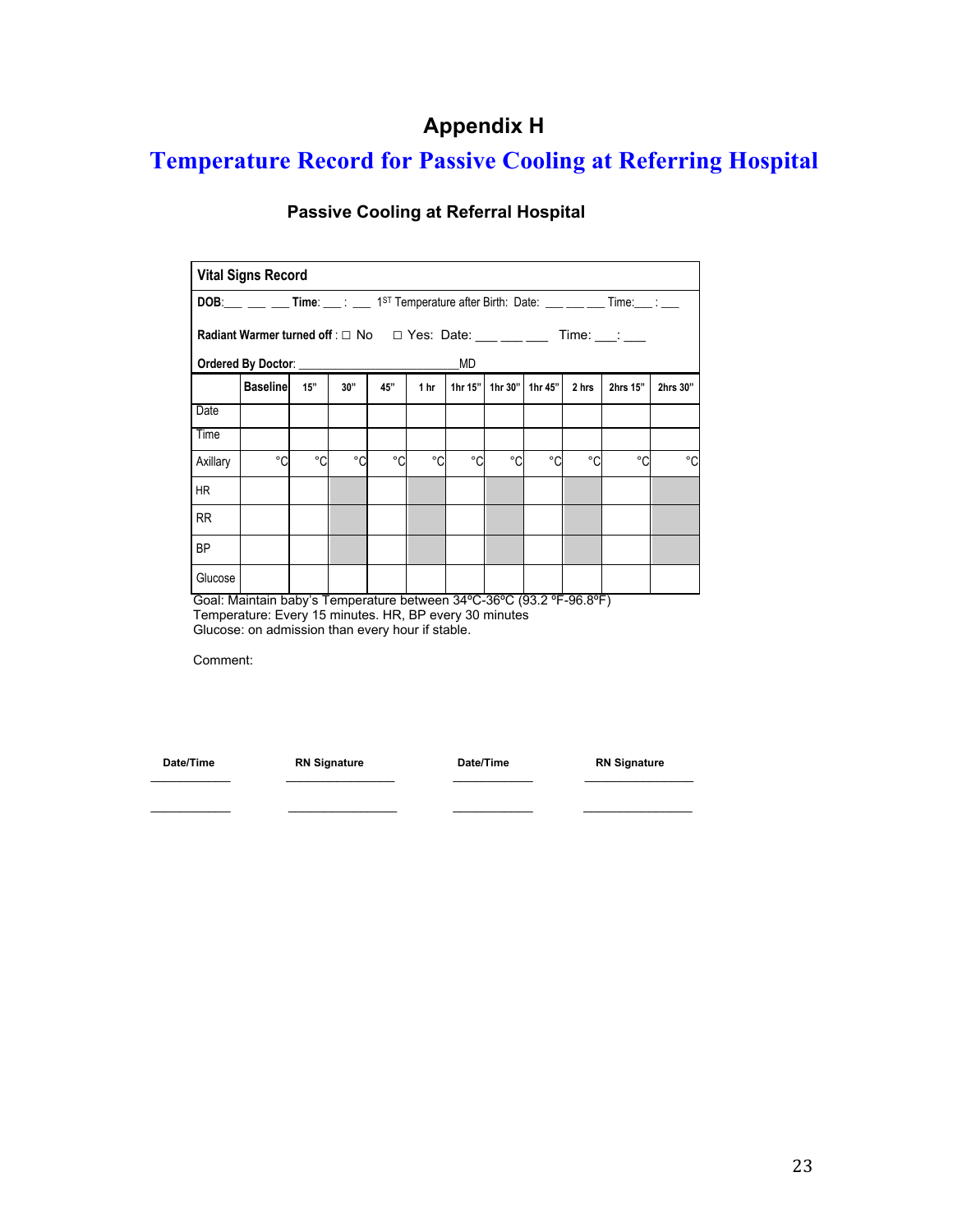# **Appendix I**

## **Temperature Record for Passive Cooling and Rewarming in NICU**

# **Admit Date**: \_\_\_ \_\_\_ \_\_\_ **Time**: \_\_\_\_ : \_\_\_\_ **Admit Temp**: \_\_\_\_\_\_ **Time**:\_\_\_\_ : \_\_\_\_ **15" 30" 45" 1 hr 1hr 15" 1hr 30" 1hr 45" 2 hrs 2hrs 15" 2hr 30" 2hr 45"** Date Time Axillary °C °C °C °C °C °C °C °C °C °C °C Rectal °C °C °C °C °C °C °C °C °C °C °C Intervention

**Passive Cooling Temperature Record at SCVMC NICU**

**Goal**: Maintain baby's Temperature between 34 ºC-35ºC (93.2 ºF-95ºF)

Total Body Cooling (TBC):

 $\mathcal{L}_\text{max}$ 

**YES** – Continue recording temperature on **NICU Induced Hypothermia Temperature Record**

**NO** ---Continue recording temperature using the log below

#### **Passive Re-warming Temperature Record**

|              | 30" | 1 <sub>hr</sub> | 1hr 30" | 2 hrs   | 2hr 30" | 3hrs           | 4hrs    |
|--------------|-----|-----------------|---------|---------|---------|----------------|---------|
| Time         |     |                 |         |         |         |                |         |
| Axillary     | °C  | $\circ$         | °∩      | $\sim$  | ∘∩      | °C             | °C      |
| Rectal       | °۲  | $\circ$         | $\circ$ | $\circ$ | $\circ$ | $\circ$ $\cap$ | $\circ$ |
| Intervention |     |                 |         |         |         |                |         |

\_\_\_\_\_\_\_\_\_\_\_ \_\_\_\_\_\_\_\_\_\_\_\_\_\_\_ \_\_\_\_\_\_\_\_\_\_\_ \_\_\_\_\_\_\_\_\_\_\_\_\_\_\_